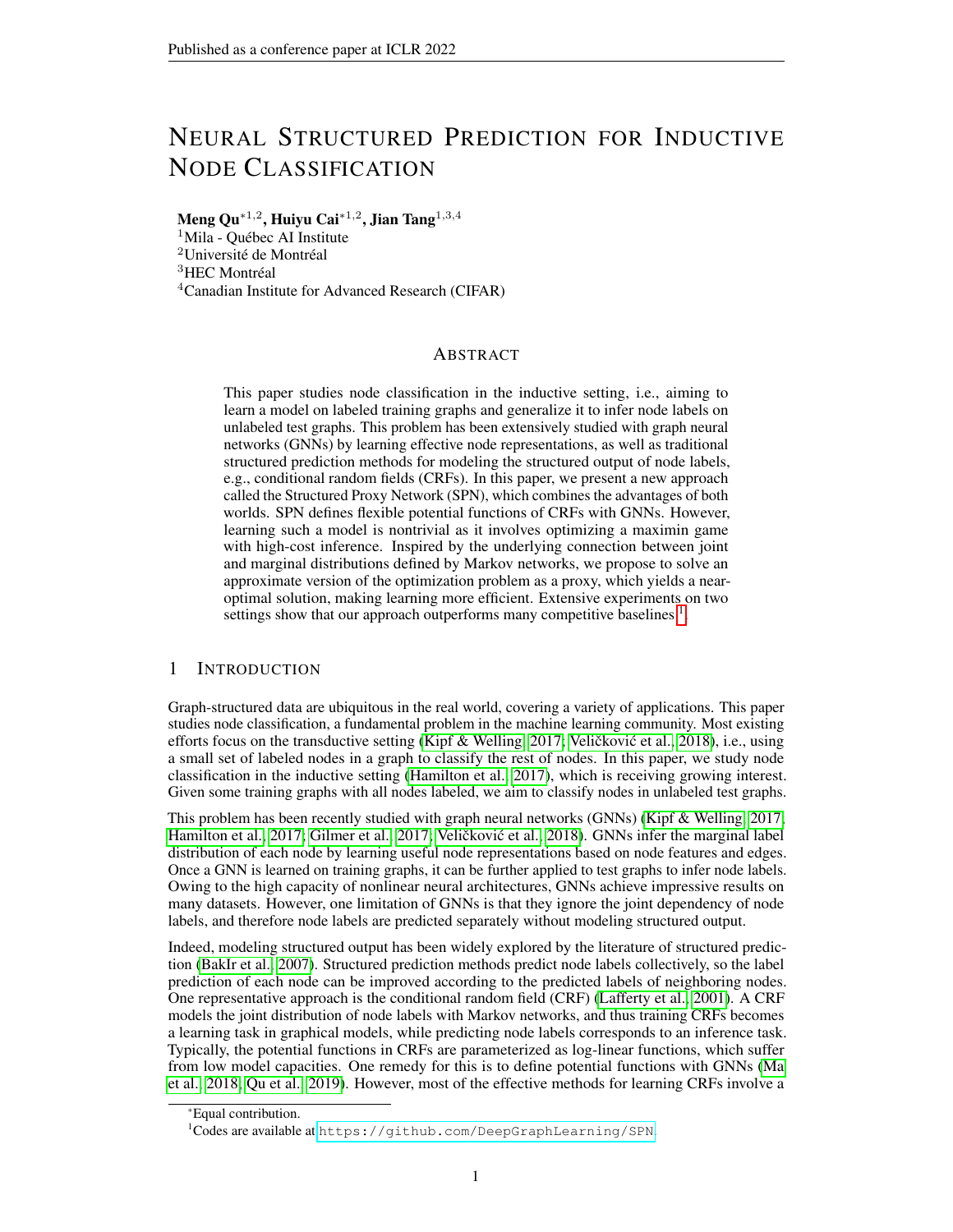maximin game [\(Wainwright & Jordan, 2008;](#page-10-3) [Sutton & McCallum, 2012\)](#page-10-4), making learning often hard to converge, especially when GNNs are used to parameterize potential functions. Besides, as learning CRFs requires doing inference on the graphical models, the combined model requires a long run time.

In this paper, we address these challenges by proposing SPN (Structured Proxy Network), which is high in capacity, efficient in learning, and able to model the joint dependency of node labels. SPN is inspired by theoretical works in graphical models [\(Wainwright & Jordan, 2008\)](#page-10-3), which reveal close connections between the joint label distribution and the node/edge marginal label distribution in a Markov network. Based on that, we approximate the original optimization problem with a proxy problem, where the potential functions in CRFs are defined by combining a collection of node/edge pseudomarginal distributions, which are parameterized by GNNs that satisfy a few simple constraints. This proxy problem can be easily solved by maximizing the data likelihood on each node and edge, which yields a near-optimal joint label distribution on training graphs. Once the model is learned, we apply it to test graphs and run loopy belief propagation [\(Murphy et al., 1999\)](#page-10-5) to infer node labels. Experiments on two settings against both GNNs and CRFs prove the effectiveness of our approach.

Note that although SPN is tested on inductive node classification, this method is quite general and can be applied to many other structured prediction tasks as well, such as POS tagging [\(Church, 1988\)](#page-9-5) and named entity recognition [\(Sang & De Meulder, 2003\)](#page-10-6). Please refer to Sec. [4.3](#page-5-0) for more details.

# 2 RELATED WORK

Graph neural networks (GNNs) perform node classification by learning useful node representa-tions [\(Kipf & Welling, 2017;](#page-9-0) [Gilmer et al., 2017;](#page-9-2) Veličković et al., [2018\)](#page-10-0). Most earlier efforts focus on designing GNNs for transductive node classification [\(Yang et al., 2016;](#page-11-0) [Gao & Ji, 2019;](#page-9-6) [Xhonneux](#page-11-1) [et al., 2020\)](#page-11-1), and many recent works move to the inductive setting [\(Hamilton et al., 2017;](#page-9-1) [Gao et al.,](#page-9-7) [2018;](#page-9-7) [Chiang et al., 2019;](#page-9-8) [Li et al., 2019;](#page-9-9) [Chen et al., 2020a;](#page-9-10) [Zeng et al., 2020\)](#page-11-2). Because of high capacity and efficient training, GNNs achieve impressive results on inductive node classification. Despite the success, GNNs only try to model the marginal distribution of each node label and predict node labels separately without considering joint dependency. In contrast, SPN models joint distributions of node labels with CRFs, which predicts node labels collectively to improve results.

Another type of approach for inductive node classification is structured prediction, which focuses on modeling the dependency of node labels, so that the predicted node labels are more consistent. One representative approach is structured SVM [\(Tsochantaridis et al., 2005;](#page-10-7) [Finley & Joachims, 2008;](#page-9-11) [Sarawagi & Gupta, 2008\)](#page-10-8), but it lacks a probabilistic interpretation to handle the uncertainty of the prediction. Another representative probabilistic approach is conditional random field [\(Lafferty et al.,](#page-9-4) [2001;](#page-9-4) [Sutton & McCallum, 2006\)](#page-10-9), which models the distribution of output spaces by using a Markov network. CRFs have been proven effective in many applications, such as POS tagging [\(Lafferty](#page-9-4) [et al., 2001\)](#page-9-4), shallow parsing [\(Sha & Pereira, 2003\)](#page-10-10), image labeling [\(He et al., 2004\)](#page-9-12), and sequence labeling [\(Lample et al., 2016;](#page-9-13) [Ma & Hovy, 2016;](#page-10-11) [Liu et al., 2018\)](#page-10-12). Nevertheless, the potential functions in CRFs are typically defined as log-linear functions, suffering from low model capacity.

There are also some recent works trying to combine GNNs and CRFs. Some works use GNNs to solve inference problems in graphical models [\(Dai et al., 2016;](#page-9-14) [Satorras et al., 2019;](#page-10-13) [Zhang et al.,](#page-11-3) [2020;](#page-11-3) [Chen et al., 2020b;](#page-9-15) [Satorras & Welling, 2020\)](#page-10-14). In contrast, our approach uses GNNs to parameterize the potential functions in CRFs, which is in a similar vein to [Ma et al.](#page-10-1) [\(2018\)](#page-10-1); [Qu](#page-10-2) [et al.](#page-10-2) [\(2019\)](#page-10-2); [Ma et al.](#page-10-15) [\(2019;](#page-10-15) [2021\)](#page-10-16); [Wang et al.](#page-11-4) [\(2021\)](#page-11-4). Among them, [Ma et al.](#page-10-1) [\(2018\)](#page-10-1) and [Qu](#page-10-2) [et al.](#page-10-2) [\(2019\)](#page-10-2) optimize the pseudolikelihood [\(Besag, 1975\)](#page-9-16) for model learning, and [Wang et al.](#page-11-4) [\(2021\)](#page-11-4) optimizes a cross-entropy loss on each single node, which can yield poor approximation of the true joint likelihood [\(Koller & Friedman, 2009;](#page-9-17) [Sutton & McCallum, 2012\)](#page-10-4). Our approach instead solves a proxy problem, which yields a near-optimal solution to the original problem of maximizing likelihood, and thus gets superior results. For [Ma et al.](#page-10-15) [\(2019\)](#page-10-15) and [Ma et al.](#page-10-16) [\(2021\)](#page-10-16), they focus on transductive node classification and continuous labels respectively, which are different from our work.

Lastly, learning CRFs has also been widely studied. Some works solve a maximin game as a surrogate for learning [\(Sutton & McCallum, 2012\)](#page-10-4) and some others maximize a lower bound of the likelihood function [\(Sutton & McCallum, 2009\)](#page-10-17). However, these maximin games are often hard to optimize and the lower bounds are often loose. Different from them, we follow [Wainwright et al.](#page-10-18) [\(2003\)](#page-10-18) and build an approximate optimization problem as a proxy, which is easier to solve and yields better results.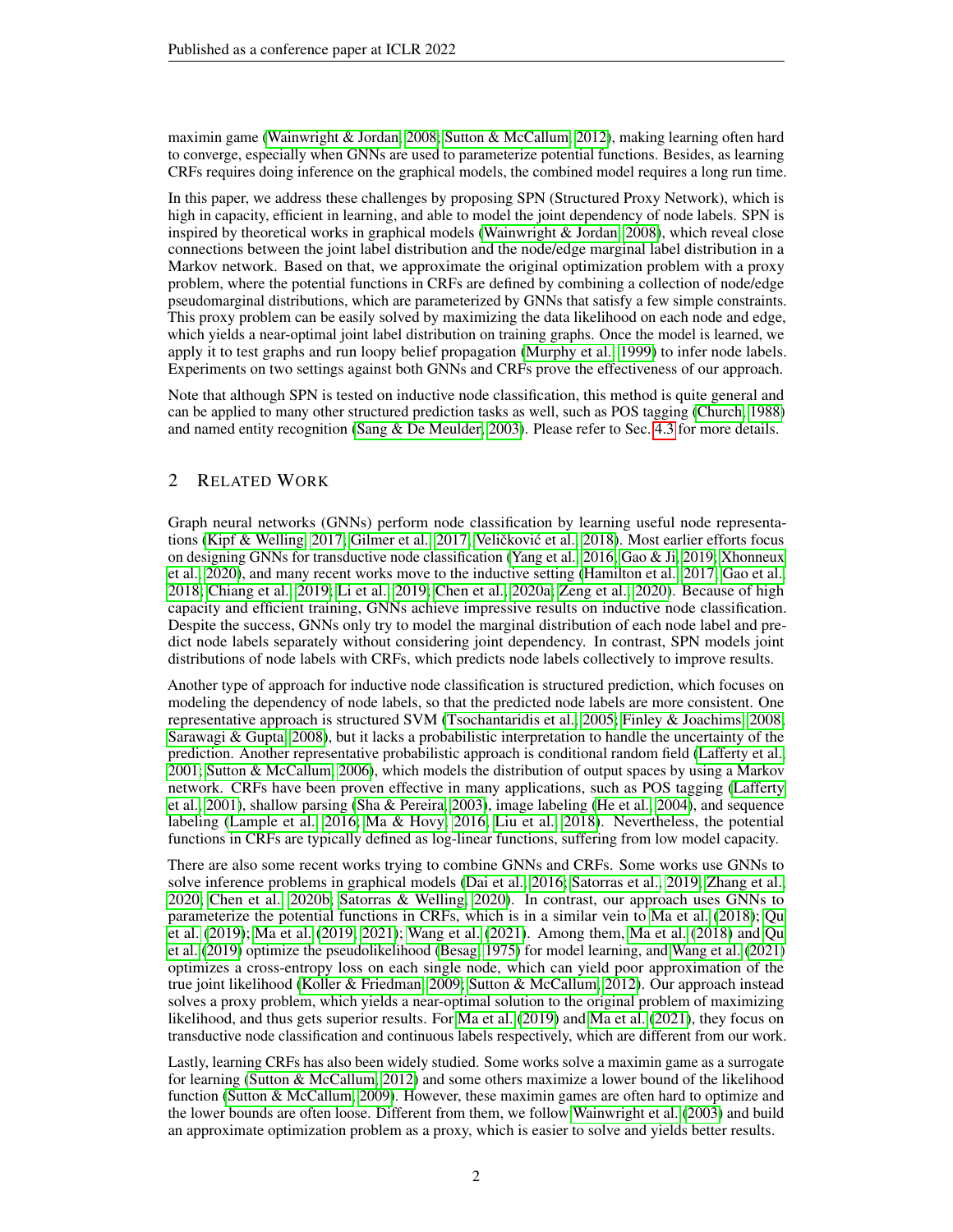## <span id="page-2-4"></span>3 PRELIMINARY

This paper focuses on inductive node classification [\(Hamilton et al., 2017\)](#page-9-1), a fundamental problem in both graph machine learning and structured prediction. We employ a probabilistic formalization for the problem with some labeled training graphs and unlabeled test graphs. Each training graph is given as  $(y^*_V, x_V, E)$ , where  $x_V$  and  $y^*_V$  are features and labels of a set of nodes V, and E is a set of edges. For each test graph  $(x_{\tilde{V}}, E)$ , only features  $x_{\tilde{V}}$  and edges E are given. Then we aim to solve:

- Learning. On training graphs, learn a probabilistic model to approximate  $p(\mathbf{y}_V | \mathbf{x}_V, E)$ .
- Inference. For each test graph, infer node labels  $\mathbf{y}_{\tilde{V}}^*$  according to the distribution  $p(\mathbf{y}_{\tilde{V}}|\mathbf{x}_{\tilde{V}}, \tilde{E})$ .

The problem has been extensively studied in both graph machine learning and structured prediction fields, and representative methods are GNNs and CRFs respectively. Next, we introduce the details.

#### 3.1 GRAPH NEURAL NETWORKS

For inductive node classification, graph neural networks (GNNs) learn node representations to predict marginal label distributions of nodes. GNNs assume all node labels are independent conditioned on node features and edges, so the joint label distribution is factorized into a set of marginals as below:

<span id="page-2-0"></span>
$$
p_{\theta}(\mathbf{y}_V|\mathbf{x}_V, E) = \prod_{s \in V} p_{\theta}(y_s|\mathbf{x}_V, E).
$$
 (1)

Each marginal distribution  $p_{\theta}(y_s|\mathbf{x}_V, E)$  is modeled as a categorical distribution over label candidates, and the label probabilities are computed by applying a linear softmax classifier to the representation of node s. In general, node representations are learned via the message passing mechanism [\(Gilmer et al.,](#page-9-2) [2017\)](#page-9-2), which brings high capacity to GNNs. Also, owing to the factorization in Eq. [\(1\)](#page-2-0), learning and inference can be easily solved in GNNs, where we simply need to compute loss and make prediction on each node separately. However, GNNs approximate only the marginal label distributions of nodes on training graphs, which may generalize badly and result in poor approximation of node marginal label distributions on test graphs. Also, the labels of different nodes are separately predicted according to their own marginal label distributions, yet the joint dependency of node labels is ignored.

#### <span id="page-2-2"></span>3.2 CONDITIONAL RANDOM FIELDS

For inductive node classification, conditional random fields (CRFs) build graphical models for node classification. A popular model is the pair-wise CRF, which formalizes the joint label distribution as:

<span id="page-2-3"></span>
$$
p_{\theta}(\mathbf{y}_V|\mathbf{x}_V, E) = \frac{1}{Z_{\theta}(\mathbf{x}_V, E)} \exp\{\sum_{s \in V} \theta_s(y_s, \mathbf{x}_V, E) + \sum_{(s,t) \in E} \theta_{st}(y_s, y_t, \mathbf{x}_V, E)\}
$$
(2)

where  $Z_{\theta}(\mathbf{x}_V, E)$  is the partition function.  $\theta_s(y_s, \mathbf{x}_V, E)$  and  $\theta_{st}(y_s, y_t, \mathbf{x}_V, E)$  are scalar scores contributed by each node s and each edge  $(s, t)$ . In practice, these  $\theta$ -functions can be either defined as simple linear functions or complicated GNNs. To make the notation concise, we will omit  $x_V$  and E in the  $\theta$ -functions, e.g., simplifying  $\theta_s(y_s, \mathbf{x}_V, E)$  as  $\theta_s(y_s)$ . With these  $\theta$ -functions, CRFs are able to model the joint dependency of node labels and therefore achieve structured prediction.

However, learning CRFs to maximize likelihood  $p_\theta(\mathbf{y}_V^*|\mathbf{x}_V,E)$  on training graphs is nontrivial in general, as the partition function  $Z_{\theta}(\mathbf{x}_V, E)$  is typically intractable in graphs with loops. Thus, a major line of research instead optimizes a maximin game equivalent to likelihood maximization [\(Wainwright](#page-10-3) [& Jordan, 2008\)](#page-10-3). The maximin game for each training graph  $(\mathbf{y}_V^*, \mathbf{x}_V, E)$  is formalized as follows:

<span id="page-2-1"></span>
$$
\max_{\theta} \log p_{\theta}(\mathbf{y}_{V}^{*}|\mathbf{x}_{V}, E) = \max_{\theta} \min_{q} \mathcal{L}(\theta, q), \quad \text{with} \quad \mathcal{L}(\theta, q) =
$$

$$
\sum_{s \in V} \{\theta_{s}(y_{s}^{*}) - \mathbb{E}_{q_{s}(y_{s})}[\theta_{s}(y_{s})]\} + \sum_{(s,t) \in E} \{\theta_{st}(y_{s}^{*}, y_{t}^{*}) - \mathbb{E}_{q_{st}(y_{s}, y_{t})}[\theta_{st}(y_{s}, y_{t})]\} - H[q(\mathbf{y}_{V})].
$$
(3)

Here,  $q(y_V)$  is a variational distribution on node labels,  $q_s(y_s)$  and  $q_{st}(y_s, y_t)$  are its marginal distributions on nodes and edges.  $H[q(\mathbf{y}_V)] := -\mathbb{E}_{q(\mathbf{y}_V)}[\log q(\mathbf{y}_V)]$  is the entropy of  $q(\mathbf{y}_V)$ . Given the maximin game, q and  $\theta$  can be alternatively optimized via coordinate descent [\(Sutton & McCallum, 2012\)](#page-10-4). In each iteration, we first update the node and edge marginals  $\{q_s(y_s)\}_{s\in V}$ ,  $\{q_{st}(y_s, y_t)\}_{(s,t)\in E}$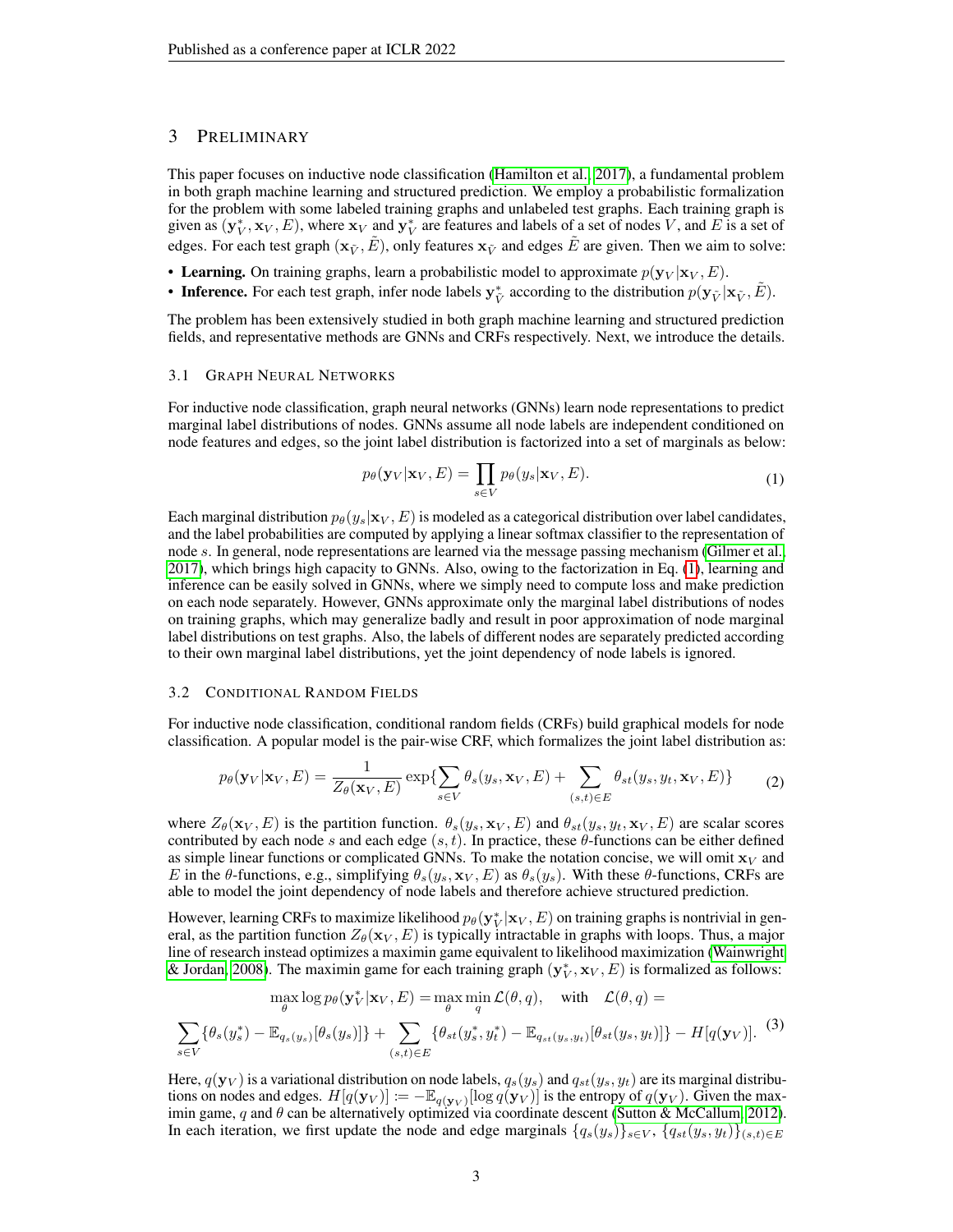

Figure 1: Framework overview of the SPN. Our approach formulates a proxy optimization problem for learning, which is much easier to solve. Given a graph, a node GNN and an edge GNN are used to predict the pseudomarginal label distributions on each node and each edge respectively. Then these pseudomarginals serve as building blocks to construct a near-optimal joint label distribution.

towards those defined by  $p_{\theta}$ . This can be done by MCMC, but the time cost is high, so approximate inference is often used, such as loopy belief propagation [\(Murphy et al., 1999\)](#page-10-5). After  $q$  is optimized, we further update  $\theta$ -functions with the node and edge marginals defined by q via gradient descent.

The optimal  $\theta$ -functions are characterized by the following moment-matching conditions:

<span id="page-3-0"></span> $p_{\theta}(y_s | \mathbf{x}_V, E) = \mathbb{I}_{y_s^*}\{y_s\}$   $\forall s \in V$ ,  $p_{\theta}(y_s, y_t | \mathbf{x}_V, E) = \mathbb{I}_{(y_s^*, y_t^*)}\{(y_s, y_t)\}$   $\forall (s, t) \in E$ , (4) where  $\mathbb{I}_a\{b\}$  is an indicator function whose value is 1 if  $a = b$  and 0 otherwise. See Sec. [A](#page-12-0) and Sec. [B](#page-13-0) in appendix for detailed derivation of the maximin game as well as the moment-matching conditions.

Once the  $\theta$ -functions are learned, they can be further applied to each test graph  $(\mathbf{x}_{\tilde{V}}, E)$  to predict the joint label distribution as  $p_\theta(\mathbf{y}_{\tilde{V}} | \mathbf{x}_{\tilde{V}}, \tilde{E})$ . Then the best label assignment  $\mathbf{y}_{\tilde{V}}^*$  can be inferred by using approximate inference algorithms, such as loopy belief propagation [\(Murphy et al., 1999\)](#page-10-5).

The major challenge of CRFs lies in learning. On the one hand, learning relies on inference, meaning that we have to update  $\{q_s(y_s)\}_{s\in V}$ ,  $\{q_{st}(y_s, y_t)\}_{(s,t)\in E}$  to approximate the node and edge marginals of  $p_\theta$  at each step, which can be expensive. On the other hand, as learning involves a maximin game and the optimal  $q$  of the inner minimization problem in Eq. [\(3\)](#page-2-1) is intractable, we can only maximize an upper bound of the likelihood function for  $\theta$ , making learning unstable. The problem becomes even more severe when  $\theta$  is parameterized by highly nonlinear neural models, e.g. GNNs.

## 4 MODEL

In this section, we introduce our proposed approach Structured Proxy Network (SPN). The general idea of SPN is to combine GNNs and CRFs by parameterizing potential functions in CRFs with GNNs, and therefore SPN enjoys high capacity and can model the joint dependency of node labels.

However, as elaborated in Sec. [3.2,](#page-2-2) learning such a model on training graphs is challenging due to the maximin game in optimization. Inspired by the connection between the joint and marginal distributions of CRFs, we instead construct a new optimization problem, which serves as a proxy for model learning. Compared with the original maximin game, the proxy problem is much easier to solve, where we can simply train two GNNs to approximate the marginal label distributions on nodes and edges, and further combine these pseudomarginals (defined in Prop. [1\)](#page-4-0) into a near-optimal joint label distribution. This joint label distribution can be further refined by optimizing the maximin game, although it is optional and often unnecessary, as this distribution is often close enough to the optimal one. With this proxy problem for model learning, learning becomes more stable and efficient.

Afterwards, the learned model is used to predict the joint label distribution on test graphs. Then we run loopy belief propagation to infer node labels. Now, we introduce the details of our approach.

#### 4.1 LEARNING

The learning task aims at training  $\theta$  to maximize the log-likelihood function  $\log p_{\theta}(\mathbf{y}_{V}^*|\mathbf{x}_{V}, E)$ for each training graph  $(\mathbf{y}_{V}^*, \mathbf{x}_{V}, E)$ , which is highly challenging. Therefore, instead of directly optimizing this goal, we solve an approximate version of the problem as a proxy, which is training a node GNN and an edge GNN to maximize the log-likelihood of observed labels on nodes and edges.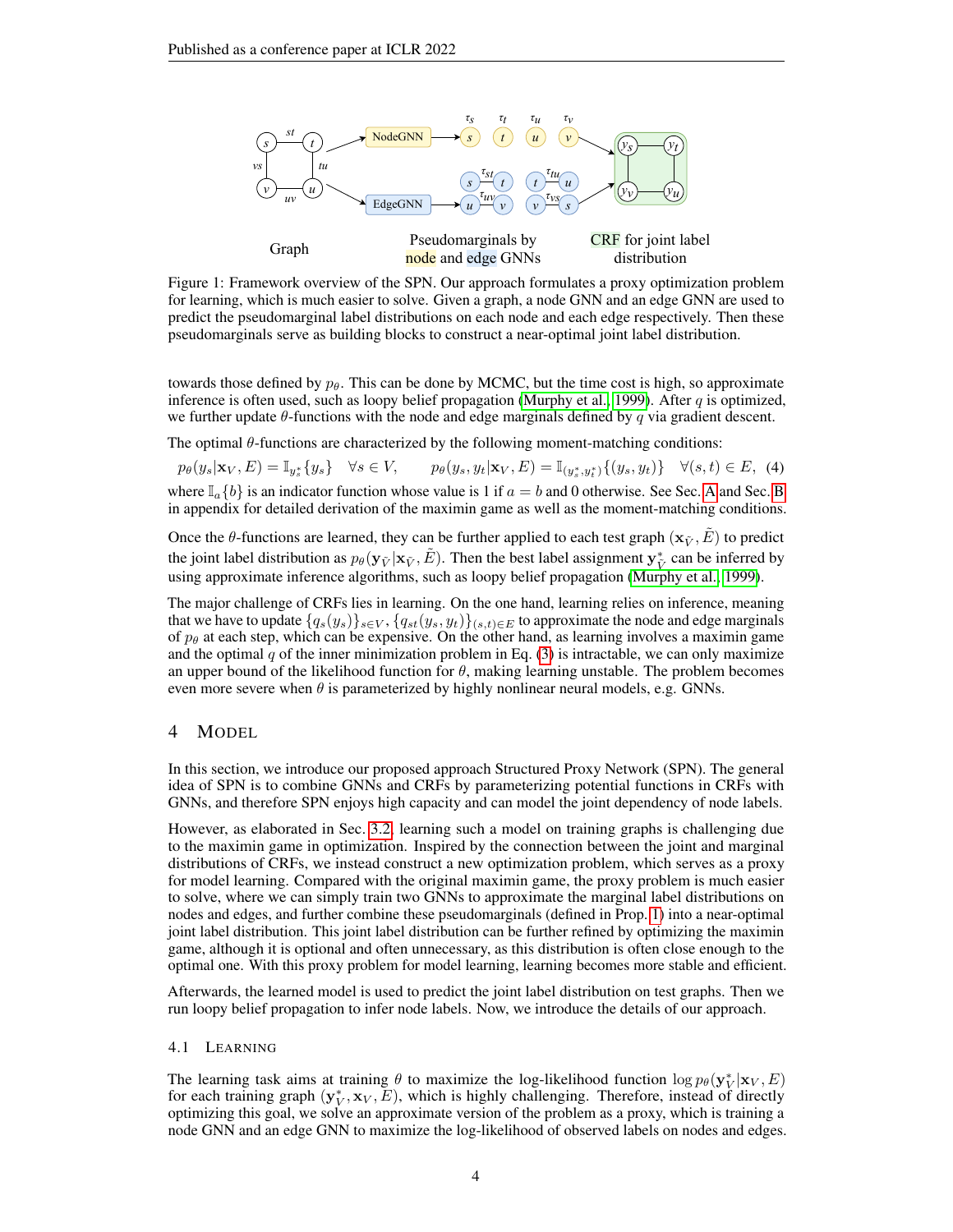The Proxy Problem. The proxy problem is inspired by [Wainwright & Jordan](#page-10-3) [\(2008\)](#page-10-3), which points out that the marginal label distributions on nodes and edges defined by a Markov network have inherent connections with the joint distribution. This connection is stated in the proposition below.

**Proposition 1** *Consider a set of nonzero pseudomarginals*  $\{\tau_s(y_s)\}_{s\in V}$  *and*  $\{\tau_{st}(y_s, y_t)\}_{(st)\in E}$ which satisfy  $\sum_{y_s} \tau_{st}(y_s, y_t) = \tau_t(y_t)$  and  $\sum_{y_t} \tau_{st}(y_s, y_t) = \tau_s(y_s)$  for all  $(s, t) \in E$ .

*If we parameterize the*  $\theta$ *-functions of*  $p_{\theta}$  *in Eq. [\(2\)](#page-2-3) in the following way:* 

<span id="page-4-1"></span>
$$
\theta_s(y_s) = \log \tau_s(y_s) \quad \forall s \in V, \qquad \theta_{st}(y_s, y_t) = \log \frac{\tau_{st}(y_s, y_t)}{\tau_s(y_s)\tau_t(y_t)} \quad \forall (s, t) \in E,
$$
 (5)

*then*  ${\{\tau_s(y_s)\}_{s\in V}}$  *and*  ${\{\tau_{st}(y_s, y_t)\}_{(s,t)\in E}}$  *are specified by a fixed point of the sum-product loopy belief propagation algorithm when applied to the joint distribution*  $p_{\theta}$ *, which implies that:* 

<span id="page-4-0"></span>
$$
\tau_s(y_s) \approx p_\theta(y_s) \quad \forall s \in V, \qquad \tau_{st}(y_s, y_t) \approx p_\theta(y_s, y_t) \quad \forall (s, t) \in E. \tag{6}
$$

The proof is provided in Sec. [C.](#page-14-0) With the proposition, we observe that if we parameterize the  $\theta$ functions by combining a set of pseudomarginals  $\{\tau_s(y_s)\}_{s\in V}$  and  $\{\tau_{st}(y_s, y_t)\}_{(s,t)\in E}$  in the way defined by Eq. [\(5\)](#page-4-1), then those pseudomarginals can well approximate the true marginals of the joint distribution  $p_\theta$ , i.e.,  $\tau_s(y_s) \approx p_\theta(y_s)$  and  $\tau_{st}(y_s, y_t) \approx p_\theta(y_s, y_t)$  for all nodes s and edges  $(s, t)$ . Given this precondition, if we further have  $\tau_s(y_s) \approx \mathbb{I}_{y_s^*}\{y_s\}$  and  $\tau_{st}(y_s, y_t) \approx \mathbb{I}_{(y_s^*, y_t^*)}\{(y_s, y_t)\},$ then the moment-matching conditions in Eq. [\(4\)](#page-3-0) for the optimal  $\theta$ -functions are roughly satisfied. This implies the joint distribution  $p_{\theta}(\mathbf{y}_V | \mathbf{x}_V, E)$  derived in this way is a near-optimal one.

With the observation, rather than directly using GNNs to parameterize the  $\theta$ -functions, we use a node GNN and an edge GNN to parameterize the pseudomarginals  $\{\tau_s(y_s)\}_{s\in V}$  and  $\{\tau_{st}(y_s, y_t)\}_{(s,t)\in E}$ . For the pseudomarginal  $\tau_s(y_s)$  on node s, we apply the node GNN to node features  $x_V$  and edges E, yielding a representation  $\mathbf{u}_s$  for node s. Then we apply a softmax classifier to  $\mathbf{u}_s$  to compute  $\tau_s(y_s)$ :

<span id="page-4-3"></span>
$$
\{\mathbf{u}_s\}_{u \in V} = \text{GNN}_{\text{node}}(\mathbf{x}_V, E), \qquad \tau_s(y_s) = \text{softmax}(f(\mathbf{u}_s))[y_s], \tag{7}
$$

where f maps a node representation to a  $|Y|$ -dimensional logit and Y is the node label set. Similarly, we apply the edge GNN to compute a representation  $v_s$  for each node s, and model  $\tau_{st}(y_s, y_t)$  as:

<span id="page-4-4"></span>
$$
\{\mathbf v_s\}_{s\in V} = \text{GNN}_{\text{edge}}(\mathbf x_V, E) \qquad \tau_{st}(y_s, y_t) = \text{softmax}(g(\mathbf v_s, \mathbf v_t)) [y_s, y_t], \tag{8}
$$

where g is a function mapping a pair of representations to a  $(|\mathcal{Y}| \times |\mathcal{Y}|)$ -dimensional logit.

Given the parameterization, we construct the following problem as a proxy for learning  $\theta$ -functions:

<span id="page-4-2"></span>
$$
\min_{\tau,\theta} \sum_{s \in V} d\left(\mathbb{I}_{y_s^*}\{y_s\}, \tau_s(y_s)\right) + \sum_{(s,t) \in E} d\left(\mathbb{I}_{(y_s^*, y_t^*)}\{(y_s, y_t)\}, \tau_{st}(y_s, y_t)\right),
$$
\nsubject to\n
$$
\theta_s = \log \tau_s(y_s), \quad \theta_{st}(y_s, y_t) = \log \frac{\tau_{st}(y_s, y_t)}{\tau_s(y_s)\tau_t(y_t)},
$$
\nand\n
$$
\sum_{y_s} \tau_{st}(y_s, y_t) = \tau_t(y_t), \quad \sum_{y_t} \tau_{st}(y_s, y_t) = \tau_s(y_s),
$$
\n(9)

for all nodes and edges, where  $d$  can be any divergence measure between two distributions. By solving the above problem,  $\{\tau_s(y_s)\}_{s\in V}$  and  $\{\tau_{st}(y_s, y_t)\}_{s,t\in E}$  will be valid pseudomarginals which can well approximate the true labels, i.e.,  $\tau_s(y_s) \approx \mathbb{I}_{y_s^*}(y_s)$  and  $\tau_{st}(y_s, y_t) \approx \mathbb{I}_{(y_s^*, y_t^*)}\{(y_s, y_t)\}$ . Then  $\frac{f(x,y,t)}{g(x,y,t)}$  according to the constraint in the second line of Eq. [\(9\)](#page-4-2),  $\theta$ -functions are formed in a way to enable  $\tau_s(y_s) \approx p_\theta(y_s)$  and  $\tau_{st}(y_s, y_t) \approx p_\theta(y_s, y_t)$  as stated in the Prop. [1.](#page-4-0) Combining these two sets of formula results in  $p_\theta(y_s) \approx \mathbb{I}_{y_s^*}\{y_s\}$  and  $p_\theta(y_s, y_t) \approx \mathbb{I}_{y_s^*}\{y_s\}$ . We see that the moment-matching conditions in Eq. [\(4\)](#page-3-0) for the optimal joint label distribution are roughly achieved, implying that the derived joint distribution  $p_{\theta}(\mathbf{y}_V | \mathbf{x}_V, E)$  is a near-optimal solution to the original learning problem.

One good property of the proxy problem is that it can be solved easily. The last consistency constraint (i.e.  $\sum_{y_s} \tau_{st}(y_s, y_t) = \tau_t(y_t)$  and  $\sum_{y_t} \tau_{st}(y_s, y_t) = \tau_s(y_s)$ ) can be ignored during optimization, since by optimizing the objective function, the optimal pseudomarginals  $\tau$  should well approximate the observed node and edge marginals, i.e.,  $\tau_s(y_s) \approx \mathbb{I}_{y_s^*}\{y_s\}$  and  $\tau_{st}(y_s, y_t) \approx \mathbb{I}_{(y_s^*, y_t^*)}\{(y_s, y_t)\}$ , and hence  $\tau$  will almost naturally satisfy the consistency constraint. We also tried some constrained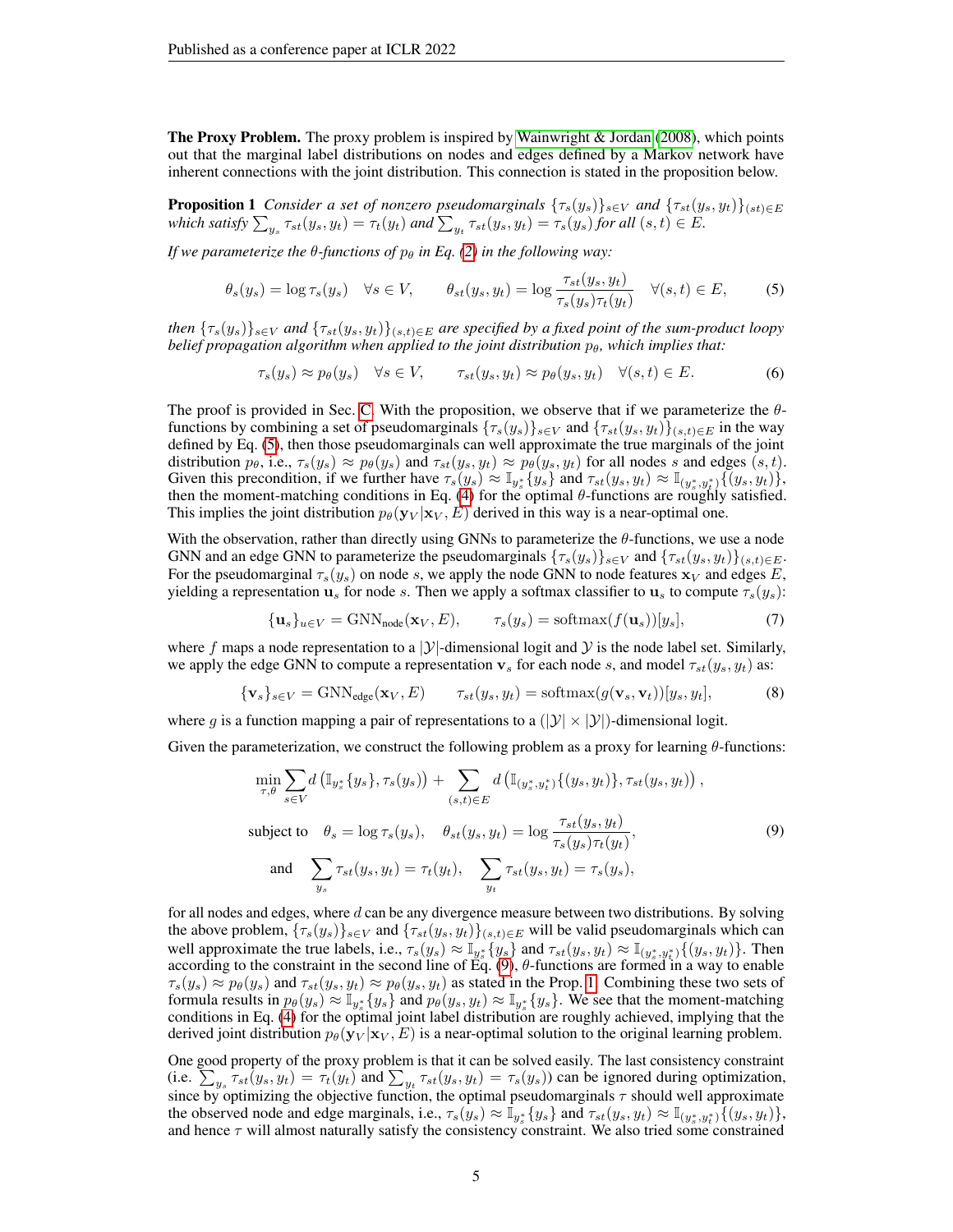optimization methods to handle the consistency constraint, but they yield no improvement. See Sec. [D](#page-15-0) of appendix for more details. Thus, we can simply train the pseudomarginals parameterized by GNNs to approximate the true node and edge labels on training graphs, i.e., minimizing  $d(\mathbb{I}_{y_s^*}\{y_s\}, \tau_s(y_s))$ and  $d(\mathbb{I}_{(y_s^*,y_t^*)}\{(y_s,y_t)\}, \tau_{st}(y_s,y_t))$ . Then we build  $\theta$ -functions as in Eq. [\(5\)](#page-4-1) to obtain a near-optimal joint distribution. In practice, we choose d to be the KL divergence, yielding an objective for  $\tau$  as:

<span id="page-5-3"></span>
$$
\max_{\tau} \sum_{s \in V} \log \tau_s(y_s^*) + \sum_{(s,t) \in E} \log \tau_{st}(y_s^*, y_t^*).
$$
 (10)

This objective function is very intuitive, where we simply try to optimize the node GNN and edge GNN to maximize the log-likelihood function of the observed labels on nodes and edges.

Refinement. By solving the proxy problem, we can obtain a near-optimal joint distribution. In practice, we observe that when we have a large amount of training data, further refining this joint distribution by solving the maximin game in Eq. [\(3\)](#page-2-1) for a few iterations can lead to further improvement. Formally, each iteration of refinement has two steps. In the first step, we run sum-product loopy belief propagation [\(Murphy et al., 1999\)](#page-10-5), which yields a collection of node and edge marginals (i.e.,  $\{q_s(y_s)\}_{s\in V}$  and  $\{q_{st}(y_s, y_t)\}_{(s,t)\in E}$ ) as approximation to the marginals defined by  $p_{\theta}$ . In the second step, we update the  $\theta$ -functions parameterized by the node and edge GNNs to maximize:

$$
\sum_{s \in V} \left\{ \theta_s(y_s^*) - \mathbb{E}_{q_s(y_s)}[\theta_s(y_s)] \right\} + \sum_{(s,t) \in E} \left\{ \theta_{st}(y_s^*, y_t^*) - \mathbb{E}_{q_{st}(y_s, y_t)}[\theta_{st}(y_s, y_t)] \right\}.
$$
 (11)

Intuitively, we treat the true label  $y_s^*$  and  $(y_s^*, y_t^*)$  of each node and edge as positive examples, and encourage the  $\theta$ -functions to raise up their scores. Meanwhile, those labels sampled from  $q_s(y_s)$  and  $q_{st}(y_s, y_t)$  act as negative examples, and the  $\theta$ -functions are updated to decrease their scores.

#### <span id="page-5-4"></span>4.2 INFERENCE

After learning, we apply the node and edge GNNs to each test graph  $(\mathbf{x}_{\tilde{V}}, E)$  to compute the  $\theta$ functions, which are integrated into an approximate joint label distribution  $p_\theta(\mathbf{y}_{\tilde{V}}|\mathbf{x}_{\tilde{V}}, \tilde{E})$ . Then we use this distribution to infer the best label  $y^*_{\tilde{s}}$  for each node  $\tilde{s} \in \tilde{V}$ , where two settings are considered.

Node-level Accuracy. Typically, we care about the node-level accuracy, i.e., how likely we can correctly classify a node in test graphs. Intuitively, the best label  $y^*_s$  for each test node  $\tilde{s} \in \tilde{V}$  should be predicted as  $y^*_\tilde{s} = \arg \max_{y_{\tilde{s}}} p_\theta(y_{\tilde{s}} | \mathbf{x}_{\tilde{V}}, \tilde{E})$ , where  $p_\theta(y_{\tilde{s}} | \mathbf{x}_{\tilde{V}}, \tilde{E})$  is the marginal label distribution of node  $\tilde{s}$  induced by the joint  $p_{\theta}(\mathbf{y}_{\tilde{V}} | \mathbf{x}_{\tilde{V}}, E)$ . In practice, the exact marginal is intractable, so we apply loopy belief propagation [\(Murphy et al., 1999\)](#page-10-5) for approximate inference. For each edge ( $\tilde{s},\tilde{t}$ ) in test graphs, we introduce a message function  $m_{\tilde{t}\to \tilde{s}}(y_{\tilde{s}})$  and iteratively update all messages as:

<span id="page-5-1"></span>
$$
m_{\tilde{t}\to\tilde{s}}(y_{\tilde{s}}) \propto \sum_{y_{\tilde{t}}} \{ \exp(\theta_{\tilde{t}}(y_{\tilde{t}}) + \theta_{\tilde{s}\tilde{t}}(y_{\tilde{s}}, y_{\tilde{t}})) \prod_{\tilde{s}' \in N(\tilde{t}) \backslash \tilde{s}} m_{\tilde{s}' \to \tilde{t}}(y_{\tilde{t}}) \},
$$
\n(12)

where  $N(\tilde{s})$  denotes the set of neighboring nodes for node  $\tilde{s}$ . Once the above process converges or after sufficient iterations, the label of each node  $\tilde{s}$  can be inferred in the following way:

<span id="page-5-2"></span>
$$
y_{\tilde{s}}^* = \arg \max_{y_{\tilde{s}}} [\exp(\theta_{\tilde{s}}(y_{\tilde{s}})) \prod_{\tilde{t} \in N(\tilde{s})} m_{\tilde{t} \to \tilde{s}}(y_{\tilde{s}})]. \tag{13}
$$

Graph-level Accuracy. In some other cases, we might care about the graph-level accuracy, i.e., how likely we can correctly classify all nodes in a given test graph. In this case, the best prediction of node labels is given by  $\mathbf{y}_{\tilde{V}}^* = \arg \max_{\mathbf{y}_{\tilde{V}}} p(\mathbf{y}_{\tilde{V}} | \mathbf{x}_{\tilde{V}}, \tilde{E})$ . This problem can be approximately solved by the max-product variant of loopy belief propagation, which simply replaces the sum over  $y_{\tilde{t}}$  in Eq. [\(12\)](#page-5-1) with max [\(Weiss & Freeman, 2001\)](#page-11-5). Afterwards, the best node label can be still decoded via Eq. [\(13\)](#page-5-2).

#### <span id="page-5-0"></span>4.3 DISCUSSION

In practice, many structured prediction problems can be viewed as special cases of inductive node classification, where the graphs between nodes have some special structures. For example in sequence labeling tasks (e.g., named entity recognition), the graphs between nodes have sequential structures. Thus, SPN can be applied to these tasks as well. In order for better results, one might replace GNNs with other neural models which are specifically designed for the studied task to better estimate the pseudomarginals. For example in sequence labeling tasks, recurrent neural networks can be used.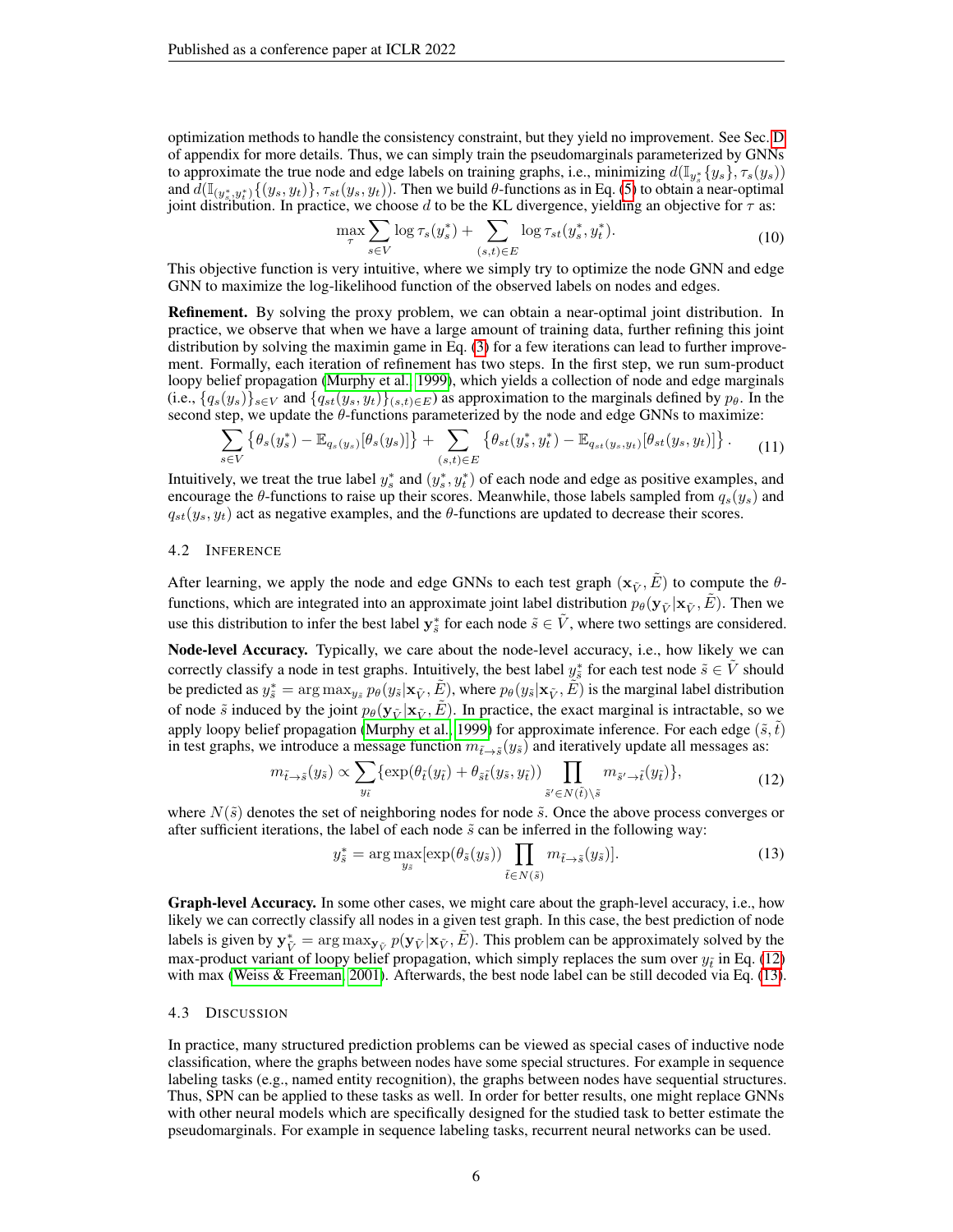# 5 EXPERIMENT

## 5.1 DATASETS

We consider datasets in two settings, which focus on node-level and graph-level accuracy respectively.

Node-level Accuracy. The node-level accuracy measures *how likely a model can predict the correct label of a node in test graphs*. We use the PPI dataset [\(Zitnik & Leskovec, 2017;](#page-11-6) [Hamilton et al.,](#page-9-1) [2017\)](#page-9-1), which has 20 training graphs. To make the dataset more challenging, we also try using only the first 1/2/10 training graphs, yielding another three datasets **PPI-1, PPI-2**, and **PPI-10**. Besides, we also build a **DBLP** dataset from the citation network in [Tang et al.](#page-10-19) [\(2008\)](#page-10-19). Papers from eight conferences are treated as nodes, and we split them into three categories for classification according to conference domains <sup>[2](#page-6-0)</sup>. For each paper, we compute the mean GloVe embedding [\(Pennington et al.,](#page-10-20) [2014\)](#page-10-20) of words in the title and abstract as node features. The training/validation/test graph is formed as the citation graph of papers published before 1999, from 2000 to 2009, after 2010 respectively.

Graph-level Accuracy. The graph-level accuracy measures *how likely a model can correctly classify all the nodes for a given test graph*. We construct three datasets from the Cora, Citeseer, and Pubmed datasets used for transductive node classification [\(Yang et al., 2016\)](#page-11-0). Each raw dataset has a single graph. For each training/validation/test node of the raw dataset, we treat its ego network  $3$  as a training/validation/test graph. We denote the datasets as Cora\*, Citeseer\*, Pubmed\*.

## 5.2 COMPARED ALGORITHMS

Graph Neural Networks. For GNNs, we choose a few well-known model architectures for compar-ison, including GCN [\(Kipf & Welling, 2017\)](#page-9-0), GraphSage [\(Hamilton et al., 2017\)](#page-9-1), GAT (Veličković [et al., 2018\)](#page-10-0), Graph U-Net [\(Gao & Ji, 2019\)](#page-9-6) and GCNII [\(Chen et al., 2020a\)](#page-9-10).

Conditional Random Fields. For CRFs, we consider three variants. (1) *CRF-linear.* This variant uses linear  $\theta$ -functions in Eq. [\(2\)](#page-2-3), which takes the features on nodes and edges for computation. (2) *CRF-GNN.* This variant parameterizes the  $\theta$ -functions as  $\theta_s(y_s) = f(\mathbf{u}_s)$  and  $\theta_{st}(y_s, y_t) = g(\mathbf{v}_s, \mathbf{v}_t)$ , with f and g defined in Eq. [\(7\)](#page-4-3) and Eq. [\(8\)](#page-4-4), where the node representations are generated by different GNN architectures (e.g., CRF-GAT). We train these models via the maximin game as in Eq. [\(3\)](#page-2-1) with sum-product loopy belief propagation. (3) *GMNN.* We also consider GMNN [\(Qu et al., 2019\)](#page-10-2), an approach combining GNNs and CRFs, which optimizes the pseudolikelihood function for learning.

Our Approach. For SPNs, we try different GNN architectures for defining the node and edge GNNs (e.g., SPN-GAT). By default, we only solve the proxy problem without performing refinement. We systematically compare the results with and without refinement in part 2 of Sec. [5.5.](#page-7-0)

## 5.3 EVALUATION METRICS

On Cora\*, Citeseer\*, and Pubmed\*, we report the percentage of test graphs where all the nodes are correctly classified (i.e., graph-level accuracy). On DBLP and PPI, we report accuracy and micro-F1 based on the percentage of test nodes which are correctly classified (i.e., node-level accuracy). For Cora\*, Citeseer\*, and Pubmed\*, we run each compared method with 10 different seeds to report the mean accuracy and the standard deviation. For DBLP and PPI, we run each method with 5 seeds.

## 5.4 EXPERIMENTAL SETUP

For GNNs, by default we use the same architectures (e.g., number of neurons, number of layers) as used in the original papers. Adam (Kingma  $\&$  Ba, 2015) is used for training. For the edge GNN in Eq. [\(8\)](#page-4-4), we add a hyperparameter  $\gamma$  to control the annealing temperature of the logit  $q(\mathbf{v}_s, \mathbf{v}_t)$ before the softmax function during belief propagation. Empirically, we find that max-product belief propagation works better than the sum-product variant in most cases, so we use the max-product version by default. By default, we do not run refinement when training SPNs. See Sec. [F](#page-17-0) for details.

<span id="page-6-0"></span><sup>2</sup>ML: ICML/NeurIPS. CV: ICCV/CVPR/ECCV. NLP: ACL/EMNLP/NAACL.

<span id="page-6-1"></span><sup>&</sup>lt;sup>3</sup>The local subgraph formed by a node and its direct neighbors.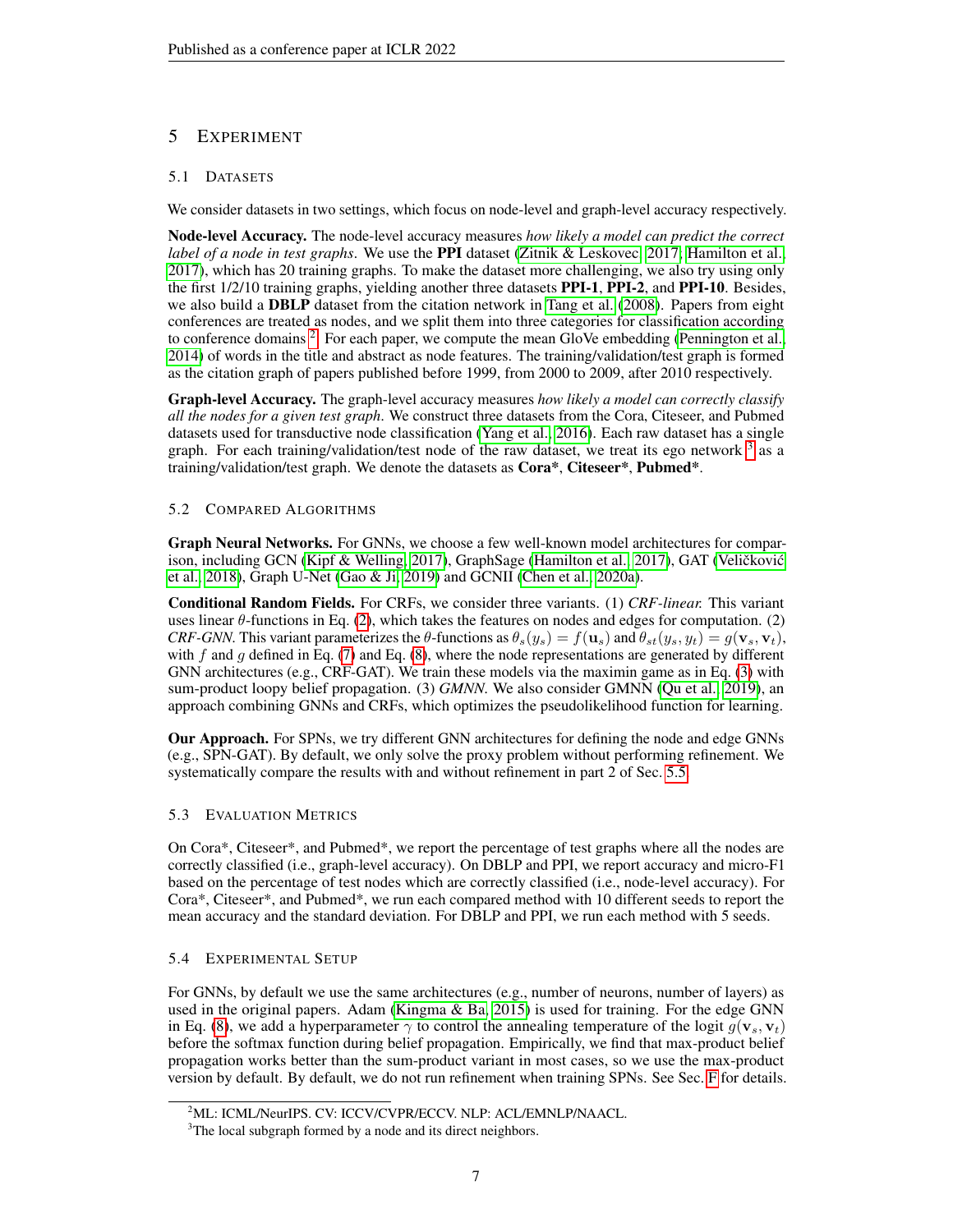<span id="page-7-1"></span>

|                   | <b>PPI-1</b>     |                  |                  | $PPI-2$          |                  | <b>PPI-10</b>    |                  | <b>PPI</b>       |  |
|-------------------|------------------|------------------|------------------|------------------|------------------|------------------|------------------|------------------|--|
| Algorithm         | Accuracy         | Micro-F1         | Accuracy         | Micro-F1         | Accuracy         | Micro-F1         | Accuracy         | Micro-F1         |  |
| GCN               | $76.62 \pm 0.10$ | $54.55 + 0.29$   | $77.48 \pm 0.12$ | $56.10 \pm 0.36$ | $80.43 \pm 0.10$ | $62.48 \pm 0.27$ | $82.28 + 0.24$   | $66.52 + 0.89$   |  |
| GraphSAGE         | $81.02 \pm 0.07$ | $67.30 \pm 0.11$ | $84.13 \pm 0.04$ | $72.93 \pm 0.04$ | $95.34 \pm 0.03$ | $92.18 \pm 0.05$ | $98.51 \pm 0.02$ | $97.51 \pm 0.03$ |  |
| GAT               | $77.49 + 0.20$   | $60.72 \pm 0.25$ | $81.35 \pm 0.19$ | $68.55 \pm 0.30$ | $96.14 \pm 0.15$ | $93.53 \pm 0.24$ | $98.85 \pm 0.05$ | $98.06 \pm 0.08$ |  |
| Graph U-Net       | $77.17 + 0.07$   | $55.54 \pm 0.33$ | $78.22 \pm 0.04$ | $59.12 \pm 0.30$ | $83.15 \pm 0.04$ | $68.70 \pm 0.08$ | $86.29 \pm 0.04$ | $75.57 + 0.18$   |  |
| <b>GCNII</b>      | $80.99 \pm 0.07$ | $65.79 \pm 0.25$ | $84.81 \pm 0.06$ | $74.54 \pm 0.14$ | $97.53 \pm 0.01$ | $95.86 \pm 0.01$ | $99.39 \pm 0.00$ | $98.97 \pm 0.00$ |  |
| <b>CRF-linear</b> | $65.33 + 2.77$   | $48.30 \pm 0.35$ | $67.20 \pm 2.24$ | $49.45 \pm 0.97$ | $69.72 \pm 0.65$ | $50.17 \pm 0.39$ | $69.98 + 0.30$   | $50.61 + 0.35$   |  |
| <b>CRF-GCN</b>    | $76.33 \pm 0.21$ | $50.79 \pm 0.74$ | $76.27 \pm 0.10$ | $49.47 \pm 0.63$ | $77.08 \pm 0.07$ | $52.36 \pm 0.72$ | $77.34 \pm 0.07$ | $53.60 \pm 0.36$ |  |
| CRF-GraphSAGE     | $77.43 \pm 0.28$ | $54.57 \pm 1.07$ | $77.25 \pm 0.36$ | $53.48 \pm 1.00$ | $77.65 \pm 0.38$ | $54.44 \pm 1.34$ | $77.21 \pm 0.19$ | $54.50 + 3.09$   |  |
| CRF-GAT           | $76.50 \pm 0.49$ | $52.95 \pm 0.40$ | $76.76 \pm 0.61$ | $55.01 \pm 0.93$ | $74.58 \pm 0.92$ | $54.98 \pm 1.13$ | $70.42 \pm 0.72$ | $53.27 + 0.42$   |  |
| <b>CRF-GCNII</b>  | $79.98 \pm 0.32$ | $61.22 \pm 1.10$ | $81.73 \pm 0.33$ | $66.37 \pm 0.56$ | $92.11 \pm 0.28$ | $87.10 \pm 0.40$ | $96.94 \pm 0.12$ | $94.95 \pm 0.19$ |  |
| <b>GMNN</b>       | $77.55 \pm 0.53$ | $57.20 \pm 2.63$ | $81.21 \pm 0.87$ | $67.46 \pm 2.92$ | $94.67 \pm 2.77$ | $90.72 \pm 5.28$ | $97.00 \pm 2.98$ | $94.69 \pm 5.60$ |  |
| SPN-GCN           | $77.07 + 0.05$   | $54.15 + 0.17$   | $78.02 + 0.05$   | $55.73 \pm 0.15$ | $80.59 \pm 0.04$ | $61.36 \pm 0.11$ | $82.56 + 0.20$   | $66.70 + 0.77$   |  |
| SPN-GraphSAGE     | $82.11 + 0.03$   | $68.56 + 0.07$   | $85.40 \pm 0.05$ | $74.45 \pm 0.07$ | $95.28 \pm 0.02$ | $91.99 \pm 0.04$ | $98.55 \pm 0.02$ | $97.56 + 0.03$   |  |
| SPN-GAT           | $79.01 \pm 0.17$ | $64.02 \pm 0.40$ | $83.55 \pm 0.12$ | $72.37 \pm 0.18$ | $96.68 \pm 0.13$ | $94.41 \pm 0.21$ | $99.04 \pm 0.06$ | $98.38 \pm 0.10$ |  |
| <b>SPN-GCNII</b>  | $82.01 \pm 0.03$ | $67.80 \pm 0.11$ | $85.83 \pm 0.04$ | $75.96 \pm 0.05$ | $97.55 \pm 0.01$ | $95.87 \pm 0.02$ | $99.41 \pm 0.00$ | $99.02 \pm 0.00$ |  |

| Table 1: Result on PPI datasets (in $\%$ ). SPNs get consistent improvement on GNNs and CRFs. |  |  |
|-----------------------------------------------------------------------------------------------|--|--|
|-----------------------------------------------------------------------------------------------|--|--|

<span id="page-7-2"></span>Table 2: Accuracy on Cora\*, Citeseer\*, Pubmed\*, DBLP (in %). SPNs achieve the best result.

| Algorithm         | $Cora*$          | Citeseer*        | Pubmed*          | <b>DBLP</b>      |
|-------------------|------------------|------------------|------------------|------------------|
| <b>GCN</b>        | $57.26 + 0.66$   | $46.24 + 0.61$   | $51.84 + 0.45$   | $76.60 + 2.32$   |
| GraphSAGE         | $49.02 + 2.37$   | $41.32 + 2.41$   | $48.61 + 1.28$   | $73.81 \pm 0.90$ |
| <b>GAT</b>        | $51.99 + 3.51$   | $47.94 + 0.46$   | $50.89 + 0.52$   | $79.16 + 1.44$   |
| Graph U-Net       | $56.07 \pm 0.57$ | $45.91 + 1.65$   | $51.77 + 0.97$   | $75.21 + 2.68$   |
| <b>GCNII</b>      | $59.15 \pm 0.67$ | $46.39 + 0.92$   | $53.54 + 0.98$   | $81.79 \pm 0.88$ |
| <b>CRF-linear</b> | $42.78 + 3.94$   | $40.60 + 0.81$   | $43.90 + 2.91$   | $54.26 + 1.27$   |
| CRF-GAT           | $49.10 + 3.80$   | $42.89 + 1.30$   | $47.79 + 1.33$   | $59.14 + 4.15$   |
| <b>CRF-UNet</b>   | $53.49 + 2.47$   | $43.66 + 2.12$   | $50.02 + 0.88$   | $57.46 + 3.07$   |
| <b>CRF-GCNII</b>  | $36.18 + 5.75$   | $38.27 + 4.82$   | $41.71 \pm 4.79$ | $60.55 + 2.23$   |
| <b>GMNN</b>       | $54.30 + 1.15$   | $48.46 + 1.06$   | $51.70 + 1.23$   | $76.54 \pm 2.93$ |
| SPN-GAT           | $58.78 + 1.21$   | $49.02 \pm 0.78$ | $52.91 + 0.54$   | $84.84 + 0.73$   |
| SPN-UNet          | $58.03 + 0.54$   | $46.97 + 1.06$   | $53.36 + 0.67$   | $80.11 + 1.59$   |
| <b>SPN-GCNII</b>  | 60.47 $\pm$ 0.49 | $48.34 \pm 0.50$ | $54.35 + 0.64$   | $83.57 \pm 1.33$ |

#### <span id="page-7-0"></span>5.5 RESULTS

1. Comparison with other methods. The main results in the two settings are presented in Tab. [1](#page-7-1) and Tab. [2.](#page-7-2) Compared against different GNN models, our approach achieves consistent improvement (the relative underperformance of SPN-GCN and SPN-SAGE is related to the capacity of the backbone GNNs and is explained in Sec. [G.1\)](#page-19-0) by using these GNNs as backbone networks for approximating marginal label distributions on nodes and edges, which demonstrates SPNs are able to model the structured output of node labels by combining with CRFs, and thus achieve better results.

Besides, SPNs also achieve superior results to CRF-GNNs which are trained by directly solving the maximin game in Eq. [\(3\)](#page-2-1), as well as GMNN which optimizes the pseudolikelihood function. This observation proves the advantage of our proposed proxy optimization problem for learning CRFs.

<span id="page-7-3"></span>

| Table 3: Run time comparison (in sec). |  |  |
|----------------------------------------|--|--|
|----------------------------------------|--|--|

Table 4: Micro-F1 with and w/o refinement (in %).

| Algorithm  | DBL P  | PPI      | Algorithm | Refine | PPI-2          | <b>PPI-10</b>  | PPI            |
|------------|--------|----------|-----------|--------|----------------|----------------|----------------|
| <b>GAT</b> | 23.15  | 460.81   | SPN-      | w/o    | $71.52 + 0.21$ | $94.41 + 0.21$ | $98.38 + 0.10$ |
| CRF (GAT)  | 500.43 | 27136.90 | GAT       | with   | $71.58 + 0.20$ | $94.63 + 0.20$ | $98.68 + 0.09$ |
| SPN(GAT)   | 46.86  | 962.92   | SPN-      | w/o    | $73.93 + 0.08$ | $91.99 + 0.04$ | $97.56 + 0.03$ |
|            |        |          | GraphSAGE | with   | $73.68 + 0.10$ | $92.49 + 0.02$ | $97.77 + 0.02$ |

2. Effect of refinement. By solving the proxy optimization problem in Eq. [\(9\)](#page-4-2), we can obtain a near-optimal joint label distribution on training graphs, based on which we may optionally refine the distribution with the maximin game in Eq. [\(3\)](#page-2-1). Next, we study the effect of refinement, and we present the results in Tab. [4.](#page-7-3) By only solving the proxy problem, our approach already achieves impressive results, showing that the proxy problem can well approximate the original learning problem. Only on datasets with sufficient labeled data (e.g., PPI-10, PPI), refinement leads to some improvement.

3. Model architecture. SPN uses a node GNN and an edge GNN for computing node and edge marginals independently. In practice, we can also use a shared GNN for both node and edge marginals. We show results of this variant in Tab. [6,](#page-8-0) where it also achieves significant improvement over GNNs.

4. Efficiency comparison. We have seen SPNs achieve better classification results than GNNs and CRFs. Next, we further compare their efficiency by showing the run time on DBLP and PPI. For PPI,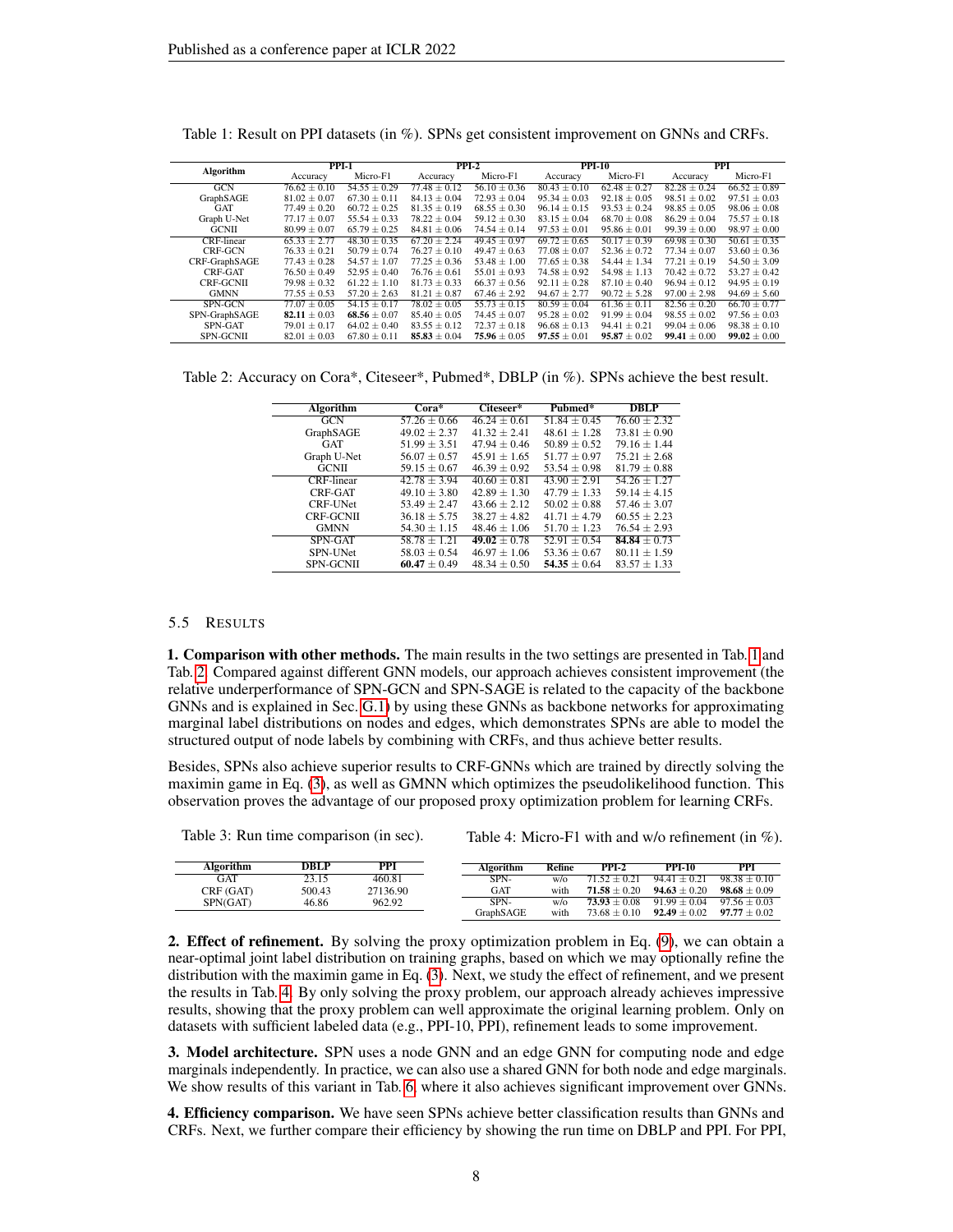<span id="page-8-0"></span>Table 5: Comparison of learning methods (in %).

Table 6: Micro-F1 of model variants (in %).

| Algorithm        | Cora*          | Citeseer*      | <b>PPI-10</b>    |
|------------------|----------------|----------------|------------------|
| Maximin Game     | $49.10 + 3.80$ | $42.89 + 1.30$ | $54.98 \pm 1.13$ |
| Pseudolikelihood | $54.30 + 1.15$ | $48.46 + 1.06$ | $90.72 + 5.28$   |
| Proxy Problem    | $58.78 + 1.21$ | $49.02 + 0.78$ | $95.87 + 0.02$   |

| Algorithm                     | <b>PPI-1</b>   | PPI-2            | <b>PPI-10</b>    |
|-------------------------------|----------------|------------------|------------------|
| GAT                           | $60.72 + 0.25$ | $68.55 + 0.30$   | $93.53 \pm 0.24$ |
| SPN-GAT<br>node and edge GNNs | $64.02 + 0.40$ | $72.37 \pm 0.18$ | $94.41 \pm 0.21$ |
| SPN-GAT<br>a shared GNN       | $63.72 + 0.38$ | $70.99 + 0.25$   | $95.19 + 0.15$   |

which has 121 labels, we only report the training times on a single label. We use GAT as the backbone network for CRFs and SPNs. GAT and CRF are trained for 1000 epochs to ensure convergence. For the SPN, we train the node GNN and edge GNN for node/edge classification as in Eq. [\(10\)](#page-5-3) with 1000 epochs. The run times are presented in Tab. [3.](#page-7-3) SPNs take twice as long for training than GAT, as a SPN needs to train a node GNN and an edge GNN. Compared with CRFs, we can see that SPNs are much more efficient, because the proxy optimization problem in SPNs is much easier to solve.

<span id="page-8-1"></span>

Figure 2: Convergence curves for solving the maximin game in Eq. [\(3\)](#page-2-1) during model learning.

Figure 3: Case study. SPN correctly predicts all node labels than GAT and the edge GNN.

5. Comparison of learning methods. Next, we investigate different methods for learning SPNs, including directly solving the maximin game, optimizing pseudolikelihood, and solving our proposed proxy problem. We show the results for optimizing SPN-GAT in Tab. [5.](#page-8-0) We see solving maximin game yields poor results due to unstable training. Although the pseudolikelihood method performs much better, the result is still unsatisfactory as it is not a good approximation of the true likelihood. By solving our proposed proxy problem, SPN achieves the best result, which proves its effectiveness.

6. Convergence analysis. To better illustrate the advantage of the proxy problem for learning CRFs, we look into the training curves of SPNs, SPNs w/o proxy, and CRFs when optimizing the maximin game in Eq. [\(3\)](#page-2-1). For SPNs, we optimize the node and edge GNNs on the proxy optimization problem in Eq. [\(9\)](#page-4-2) before doing refinement with the maximin game, while for SPNs w/o proxy we directly perform refinement with the maximin game without solving the proxy problem. We show the results in Fig. [2.](#page-8-1) CRFs and SPNs w/o proxy suffer from high variance and low accuracy. In contrast, owing to the near-optimal joint distribution found by solving the proxy problem, SPNs get much higher accuracy with lower variance even without refinement (see initial results of SPNs at epoch 0). Also, the refinement process quickly converges after only a few epochs, showing good efficiency of SPNs.

7. Case study. To intuitively see how SPNs outperform GNNs, we conduct some case studies on Cora\*. We use GAT as backbone networks, and show the prediction made by the GAT (the node GNN), the edge GNN, and SPN in Fig. [3.](#page-8-1) In all three cases shown in the figure, GAT (left column) makes inconsistent predictions on linked nodes, as it fails to model the structured output. The edge GNN (middle column) also makes a mistake in the bottom case. Finally, by combining GAT and edge GNN with a CRF, the SPN (right column) is able to predict the correct labels for all nodes.

#### 6 CONCLUSION

This paper studied inductive node classification, and we proposed SPN to combine GNNs and CRFs. Inspired by the connection of joint and marginal distributions defined by Markov networks, we designed a proxy problem for efficient model learning. In the future, we plan to explore more advanced GNNs to model the pseudomarginals on edges, which are key to improving node classification results in SPNs. In addition, SPNs model joint dependency of node labels by defining potential functions on nodes and edges, and we also plan to further explore high-order local structures, e.g., triangles.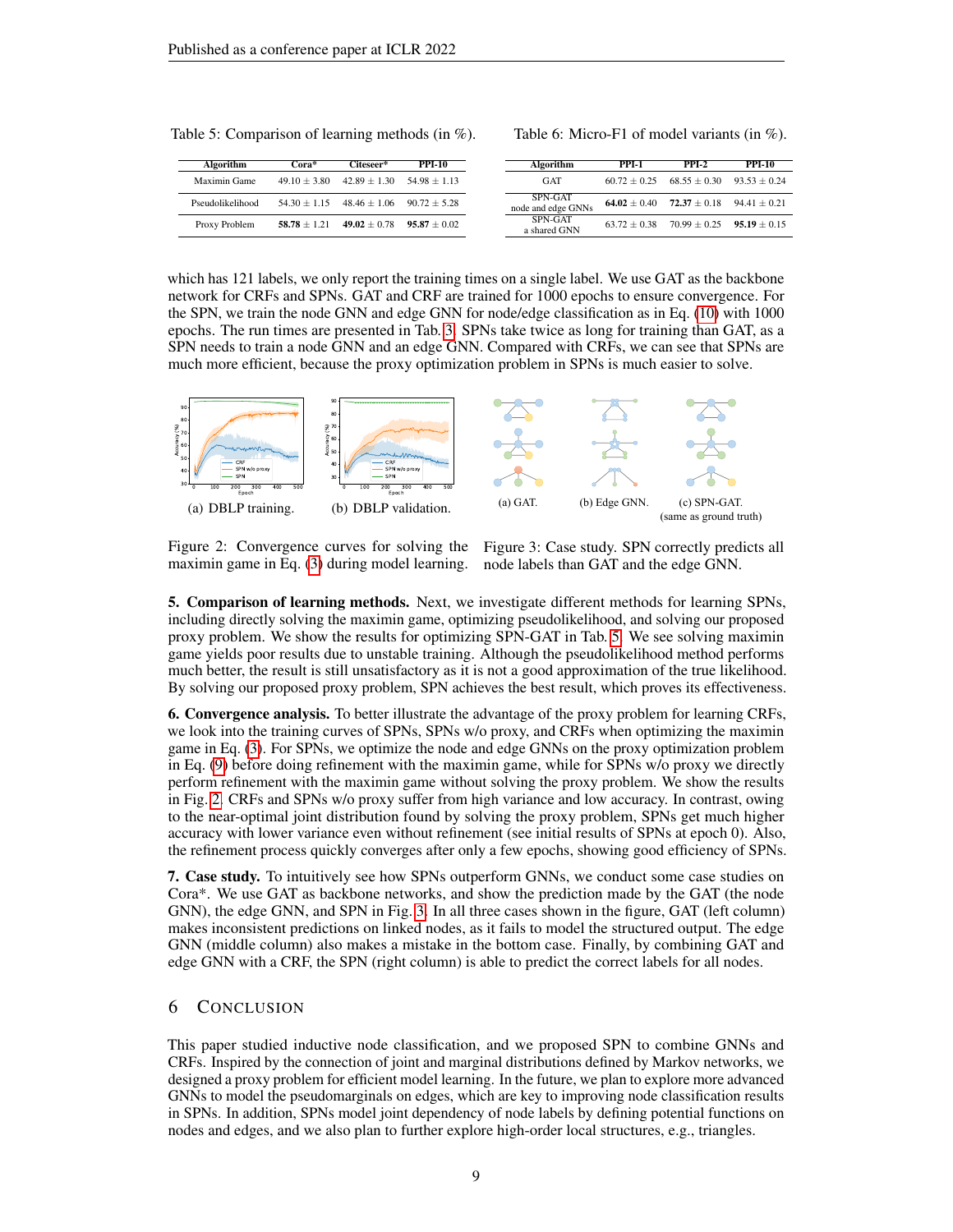#### **REFERENCES**

<span id="page-9-21"></span>Jimmy Lei Ba, Jamie Ryan Kiros, and Geoffrey E Hinton. Layer normalization. *arXiv preprint*, 2016.

- <span id="page-9-3"></span>Gökhan BakIr, Thomas Hofmann, Bernhard Schölkopf, Alexander J Smola, and Ben Taskar. Predict*ing structured data*. MIT press, 2007.
- <span id="page-9-16"></span>Julian Besag. Statistical analysis of non-lattice data. *The statistician*, pp. 179–195, 1975.
- <span id="page-9-10"></span>Ming Chen, Zhewei Wei, Zengfeng Huang, Bolin Ding, and Yaliang Li. Simple and deep graph convolutional networks. In *ICML*, 2020a.
- <span id="page-9-15"></span>Xinshi Chen, Yufei Zhang, Christoph Reisinger, and Le Song. Understanding deep architecture with reasoning layer. *NeurIPS*, 2020b.
- <span id="page-9-8"></span>Wei-Lin Chiang, Xuanqing Liu, Si Si, Yang Li, Samy Bengio, and Cho-Jui Hsieh. Cluster-gcn: An efficient algorithm for training deep and large graph convolutional networks. In *KDD*, 2019.
- <span id="page-9-5"></span>Kenneth Ward Church. A stochastic parts program and noun phrase parser for unrestricted text. In *ANLC*, 1988.
- <span id="page-9-20"></span>Djork-Arne Clevert, Thomas Unterthiner, and Sepp Hochreiter. Fast and accurate deep network ´ learning by exponential linear units (elus). In *ICLR*, 2016.
- <span id="page-9-14"></span>Hanjun Dai, Bo Dai, and Le Song. Discriminative embeddings of latent variable models for structured data. In *ICML*, 2016.
- <span id="page-9-19"></span>Matthias Fey and Jan E. Lenssen. Fast graph representation learning with PyTorch Geometric. In *ICLR Workshop on Representation Learning on Graphs and Manifolds*, 2019.
- <span id="page-9-11"></span>Thomas Finley and Thorsten Joachims. Training structural svms when exact inference is intractable. In *ICML*, 2008.
- <span id="page-9-6"></span>Hongyang Gao and Shuiwang Ji. Graph u-nets. In *Proceedings of the 36th International Conference on Machine Learning*, 2019.
- <span id="page-9-7"></span>Hongyang Gao, Zhengyang Wang, and Shuiwang Ji. Large-scale learnable graph convolutional networks. In *KDD*, 2018.
- <span id="page-9-2"></span>Justin Gilmer, Samuel S Schoenholz, Patrick F Riley, Oriol Vinyals, and George E Dahl. Neural message passing for quantum chemistry. In *ICML*, 2017.
- <span id="page-9-1"></span>Will Hamilton, Zhitao Ying, and Jure Leskovec. Inductive representation learning on large graphs. In *NeurIPS*, 2017.
- <span id="page-9-12"></span>Xuming He, Richard S Zemel, and Miguel Á Carreira-Perpiñán. Multiscale conditional random fields for image labeling. In *CVPR*, 2004.
- <span id="page-9-18"></span>Diederik P. Kingma and Jimmy Ba. Adam: A method for stochastic optimization. In *ICLR*, 2015.
- <span id="page-9-0"></span>Thomas N Kipf and Max Welling. Semi-supervised classification with graph convolutional networks. In *ICLR*, 2017.
- <span id="page-9-17"></span>Daphne Koller and Nir Friedman. *Probabilistic graphical models: principles and techniques*. MIT press, 2009.
- <span id="page-9-4"></span>John Lafferty, Andrew McCallum, and Fernando CN Pereira. Conditional random fields: Probabilistic models for segmenting and labeling sequence data. In *ICML*, 2001.
- <span id="page-9-13"></span>Guillaume Lample, Miguel Ballesteros, Sandeep Subramanian, Kazuya Kawakami, and Chris Dyer. Neural architectures for named entity recognition. In *NAACL-HLT*, 2016.
- <span id="page-9-9"></span>Guohao Li, Matthias Muller, Ali Thabet, and Bernard Ghanem. Deepgcns: Can gcns go as deep as cnns? In *ICCV*, 2019.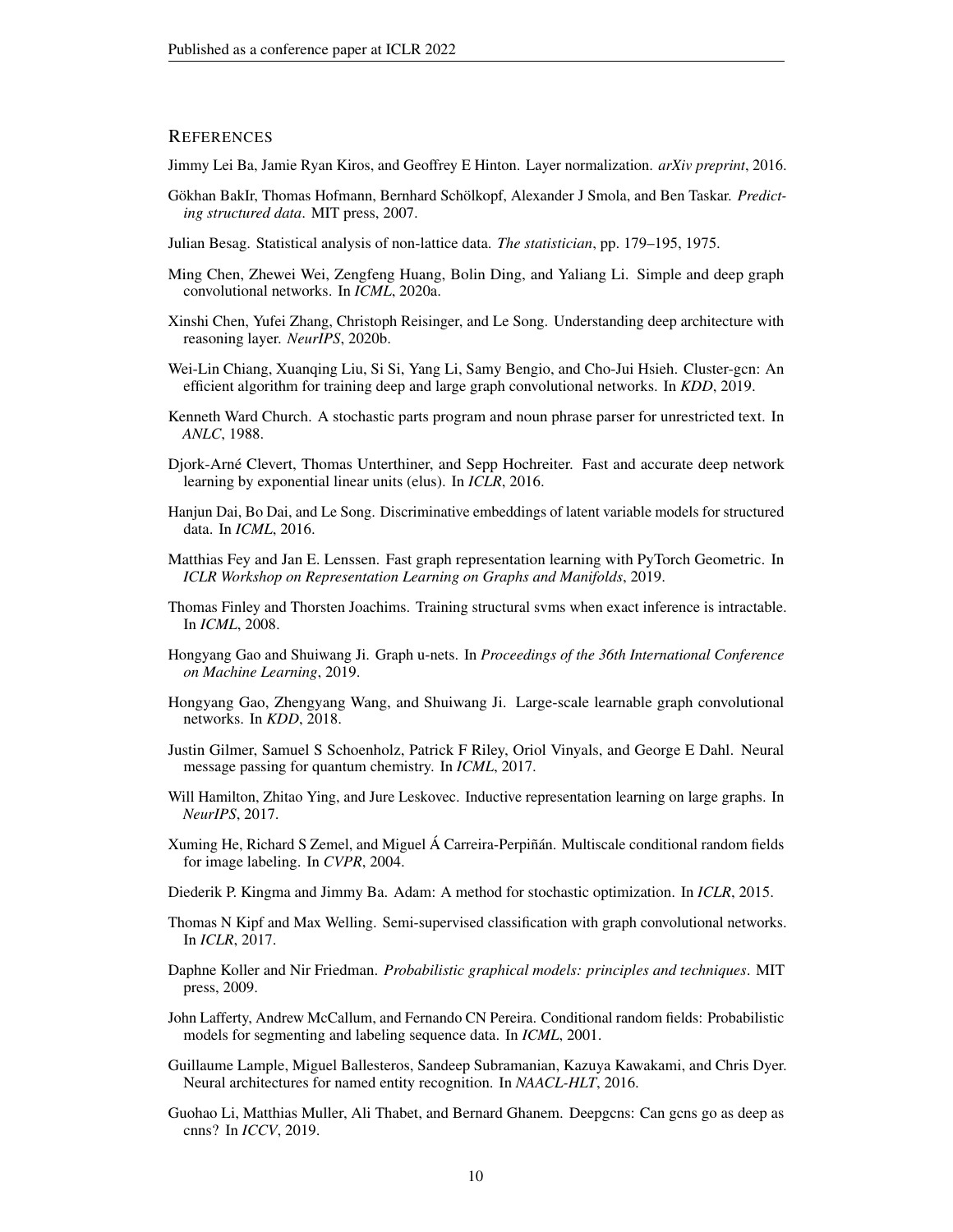- <span id="page-10-12"></span>Liyuan Liu, Jingbo Shang, Xiang Ren, Frank Xu, Huan Gui, Jian Peng, and Jiawei Han. Empower sequence labeling with task-aware neural language model. In *AAAI*, 2018.
- <span id="page-10-15"></span>Jiaqi Ma, Weijing Tang, Ji Zhu, and Qiaozhu Mei. A flexible generative framework for graph-based semi-supervised learning. In *NeurIPS*, 2019.
- <span id="page-10-16"></span>Jiaqi Ma, Bo Chang, Xuefei Zhang, and Qiaozhu Mei. Copulagnn: Towards integrating representational and correlational roles of graphs in graph neural networks. In *ICLR*, 2021.
- <span id="page-10-1"></span>Tengfei Ma, Cao Xiao, Junyuan Shang, and Jimeng Sun. Cgnf: Conditional graph neural fields. *ICLR Submission*, 2018.
- <span id="page-10-11"></span>Xuezhe Ma and Eduard Hovy. End-to-end sequence labeling via bi-directional lstm-cnns-crf. In *ACL*, 2016.
- <span id="page-10-5"></span>Kevin P Murphy, Yair Weiss, and Michael I Jordan. Loopy belief propagation for approximate inference: An empirical study. In *UAI*, 1999.
- <span id="page-10-21"></span>Vinod Nair and Geoffrey E Hinton. Rectified linear units improve restricted boltzmann machines. In *ICML*, 2010.
- <span id="page-10-20"></span>Jeffrey Pennington, Richard Socher, and Christopher D. Manning. Glove: Global vectors for word representation. In *EMNLP*, 2014.
- <span id="page-10-2"></span>Meng Qu, Yoshua Bengio, and Jian Tang. Gmnn: Graph markov neural networks. In *ICML*, 2019.
- <span id="page-10-6"></span>Erik F Sang and Fien De Meulder. Introduction to the conll-2003 shared task: Language-independent named entity recognition. *arXiv preprint cs/0306050*, 2003.
- <span id="page-10-8"></span>Sunita Sarawagi and Rahul Gupta. Accurate max-margin training for structured output spaces. In *ICML*, 2008.
- <span id="page-10-14"></span>Victor Garcia Satorras and Max Welling. Neural enhanced belief propagation on factor graphs. *arXiv preprint*, 2020.
- <span id="page-10-13"></span>Victor Garcia Satorras, Zeynep Akata, and Max Welling. Combining generative and discriminative models for hybrid inference. *arXiv preprint*, 2019.
- <span id="page-10-10"></span>Fei Sha and Fernando Pereira. Shallow parsing with conditional random fields. In *HLT-NAACL*, 2003.
- <span id="page-10-9"></span>Charles Sutton and Andrew McCallum. An introduction to conditional random fields for relational learning. *Introduction to statistical relational learning*, 2006.
- <span id="page-10-17"></span>Charles Sutton and Andrew McCallum. Piecewise training for structured prediction. *Machine learning*, 2009.
- <span id="page-10-4"></span>Charles Sutton and Andrew McCallum. *An Introduction to Conditional Random Fields*. Now Publishers Inc, 2012.
- <span id="page-10-19"></span>Jie Tang, Jing Zhang, Limin Yao, Juanzi Li, Li Zhang, and Zhong Su. Arnetminer: extraction and mining of academic social networks. In *KDD*, 2008.
- <span id="page-10-7"></span>Ioannis Tsochantaridis, Thorsten Joachims, Thomas Hofmann, and Yasemin Altun. Large margin methods for structured and interdependent output variables. *JMLR*, 2005.
- <span id="page-10-0"></span>Petar Veličković, Guillem Cucurull, Arantxa Casanova, Adriana Romero, Pietro Liò, and Yoshua Bengio. Graph attention networks. In *ICLR*, 2018.
- <span id="page-10-3"></span>Martin J Wainwright and Michael Irwin Jordan. *Graphical models, exponential families, and variational inference*. Now Publishers Inc, 2008.
- <span id="page-10-18"></span>Martin J Wainwright, Tommi S Jaakkola, and Alan S Willsky. Tree-reweighted belief propagation algorithms and approximate ml estimation by pseudo-moment matching. In *AISTATS*, 2003.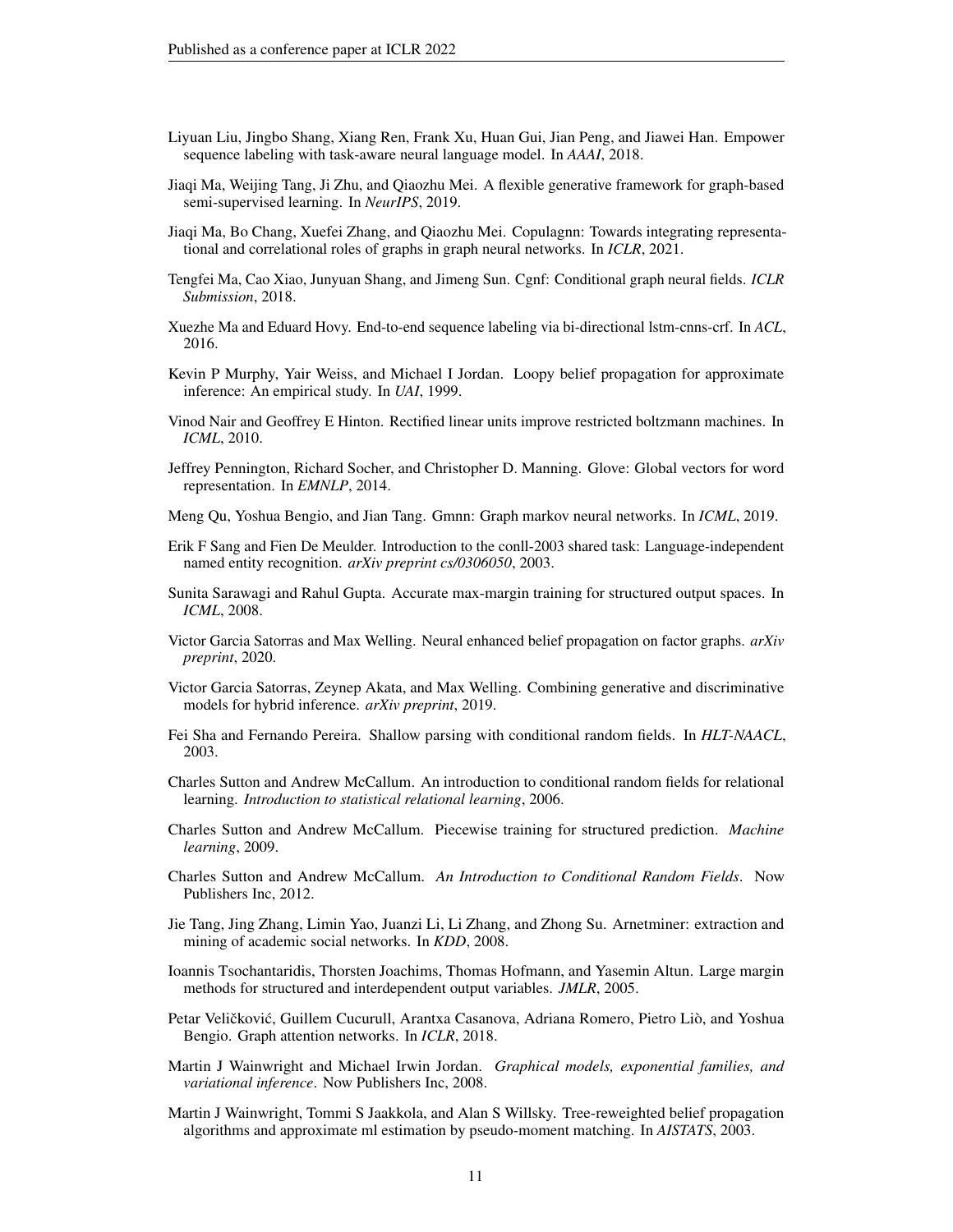- <span id="page-11-4"></span>Binghui Wang, Jinyuan Jia, and Neil Zhenqiang Gong. Semi-supervised node classification on graphs: Markov random fields vs. graph neural networks. In *AAAI*, 2021.
- <span id="page-11-5"></span>Yair Weiss and William T Freeman. On the optimality of solutions of the max-product beliefpropagation algorithm in arbitrary graphs. *IEEE Transactions on Information Theory*, 2001.
- <span id="page-11-1"></span>Louis-Pascal Xhonneux, Meng Qu, and Jian Tang. Continuous graph neural networks. In *ICML*, 2020.
- <span id="page-11-0"></span>Zhilin Yang, William Cohen, and Ruslan Salakhudinov. Revisiting semi-supervised learning with graph embeddings. In *ICML*, 2016.
- <span id="page-11-7"></span>Jonathan S Yedidia, William T Freeman, and Yair Weiss. Constructing free-energy approximations and generalized belief propagation algorithms. *IEEE Transactions on information theory*, 2005.
- <span id="page-11-2"></span>Hanqing Zeng, Hongkuan Zhou, Ajitesh Srivastava, Rajgopal Kannan, and Viktor Prasanna. Graphsaint: Graph sampling based inductive learning method. In *ICLR*, 2020.
- <span id="page-11-3"></span>Yuyu Zhang, Xinshi Chen, Yuan Yang, Arun Ramamurthy, Bo Li, Yuan Qi, and Le Song. Efficient probabilistic logic reasoning with graph neural networks. In *ICLR*, 2020.
- <span id="page-11-6"></span>Marinka Zitnik and Jure Leskovec. Predicting multicellular function through multi-layer tissue networks. In *ISMB*, 2017.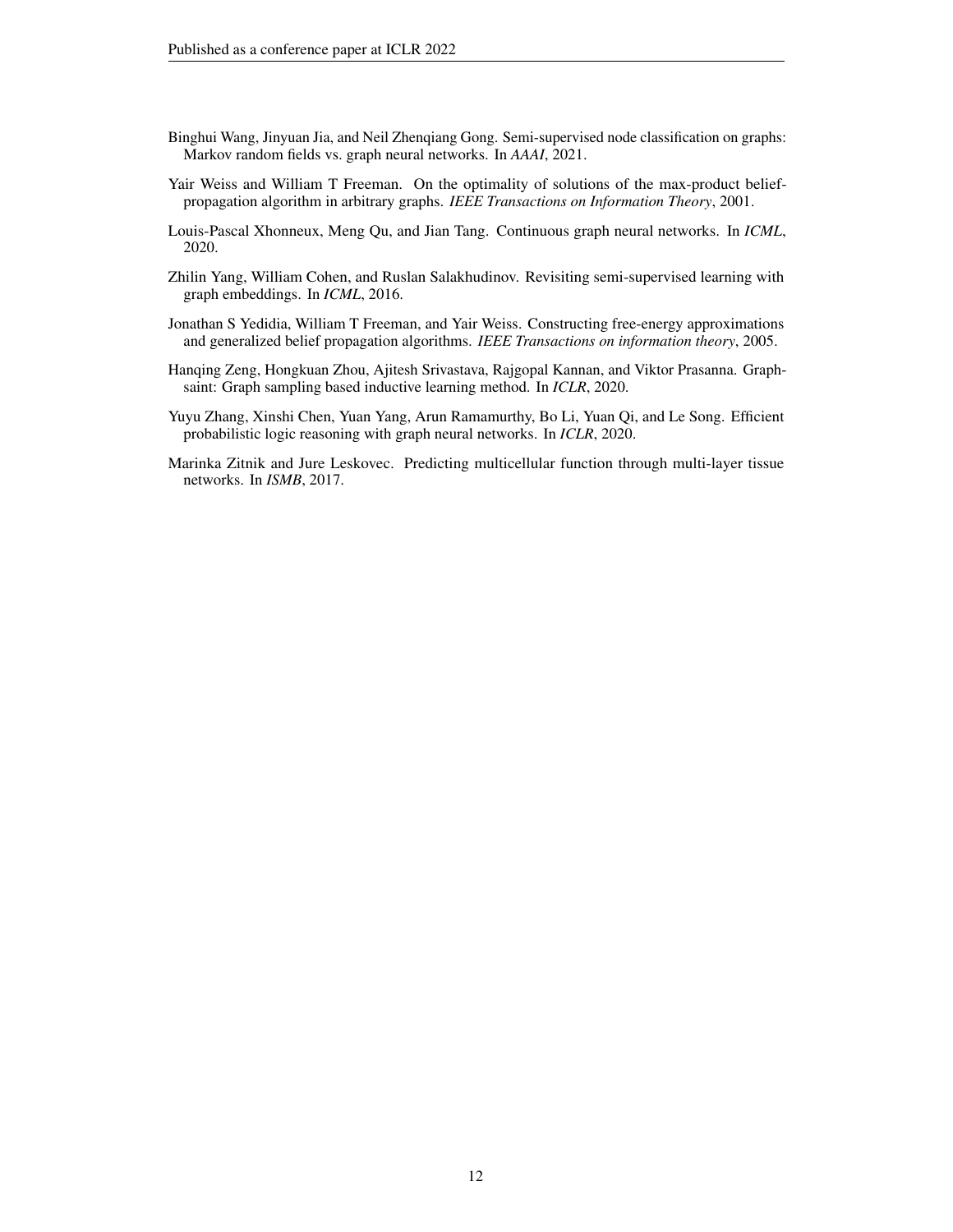# <span id="page-12-0"></span>A DERIVATION OF THE MAXIMIN GAME

As discussed in the Sec. [3,](#page-2-4) optimizing the joint label distribution  $p_\theta$  to maximize the log-likelihood  $\log p_\theta(\mathbf{y}_V^*|\mathbf{x}_V, E)$  on a training graph  $(\mathbf{y}_V^*, \mathbf{x}_V, E)$  is equivalent to solving a maximin game. In this section, we provide the detailed derivation.

Let  $\psi_{\theta}(\mathbf{y}_V, \mathbf{x}_V, E)$  be the potential function as below:

$$
\psi_{\theta}(\mathbf{y}_{V}, \mathbf{x}_{V}, E) = \exp \left\{ \sum_{s \in V} \theta_{s}(y_{s}, \mathbf{x}_{V}, E) + \sum_{(s,t) \in E} \theta_{st}(y_{s}, y_{t}, \mathbf{x}_{V}, E) \right\}.
$$
 (14)

For each training graph  $(\mathbf{y}_V^*, \mathbf{x}_V, E)$ , we aim at maximizing the following log-likelihood function:

<span id="page-12-1"></span>
$$
\log p_{\theta}(\mathbf{y}_{V}^{*}|\mathbf{x}_{V}, E) = \log \frac{1}{Z_{\theta}(\mathbf{x}_{V}, E)} \psi_{\theta}(\mathbf{y}_{V}^{*}, \mathbf{x}_{V}, E)
$$
  
=  $\log \psi_{\theta}(\mathbf{y}_{V}^{*}, \mathbf{x}_{V}, E) - \log Z_{\theta}(\mathbf{x}_{V}, E)$   
=  $\log \psi_{\theta}(\mathbf{y}_{V}^{*}, \mathbf{x}_{V}, E) - \log \sum_{\mathbf{y}_{V}} \psi_{\theta}(\mathbf{y}_{V}, \mathbf{x}_{V}, E).$  (15)

However, the term  $\log \sum_{\mathbf{y}_V} \psi_{\theta}(\mathbf{y}_V, \mathbf{x}_V, E)$  is computationally intractable, as we need to sum over all the possible  $y_V$ . To solve the problem, we introduce a variational joint distribution  $q(y_V)$ defined on all node labels  $y_V$ , and use the Jensen's inequality to derive an estimation of the term  $\log \sum_{{\mathbf y}_V} \psi_{\theta}({\mathbf y}_V, {\mathbf x}_V, E)$  as follows:

$$
\log \sum_{\mathbf{y}_V} \psi_{\theta}(\mathbf{y}_V, \mathbf{x}_V, E) = \log \mathbb{E}_{q(\mathbf{y}_V)} \left[ \frac{\psi_{\theta}(\mathbf{y}_V, \mathbf{x}_V, E)}{q(\mathbf{y}_V)} \right]
$$
  
\n
$$
\geq \mathbb{E}_{q(\mathbf{y}_V)} \left[ \log \frac{\psi_{\theta}(\mathbf{y}_V, \mathbf{x}_V, E)}{q(\mathbf{y}_V)} \right]
$$
  
\n
$$
= \mathbb{E}_{q(\mathbf{y}_V)} [\log \psi_{\theta}(\mathbf{y}_V, \mathbf{x}_V, E)] - \mathbb{E}_{q(\mathbf{y}_V)} [\log q(\mathbf{y}_V)].
$$
\n(16)

The equation holds if and only if  $q(\mathbf{y}_V) = p_\theta(\mathbf{y}_V | \mathbf{x}_V, E)$ , and hence:

$$
\log \sum_{\mathbf{y}_V} \psi_{\theta}(\mathbf{y}_V, \mathbf{x}_V, E) = \max_{q(\mathbf{y}_V)} \left\{ \mathbb{E}_{q(\mathbf{y}_V)}[\log \psi_{\theta}(\mathbf{y}_V, \mathbf{x}_V, E)] - \mathbb{E}_{q(\mathbf{y}_V)}[\log q(\mathbf{y}_V)] \right\}.
$$
 (17)

By taking the above result into Eq. [\(15\)](#page-12-1), we obtain:

$$
\log p_{\theta}(\mathbf{y}_{V}^{*}|\mathbf{x}_{V}, E) = \log \psi_{\theta}(\mathbf{y}_{V}^{*}, \mathbf{x}_{V}, E) - \log \sum_{\mathbf{y}_{V}} \psi_{\theta}(\mathbf{y}_{V}, \mathbf{x}_{V}, E)
$$
\n
$$
= \min_{q(\mathbf{y}_{V})} \left\{ \log \psi_{\theta}(\mathbf{y}_{V}^{*}, \mathbf{x}_{V}, E) - \mathbb{E}_{q(\mathbf{y}_{V})}[\log \psi_{\theta}(\mathbf{y}_{V}, \mathbf{x}_{V}, E)] + \mathbb{E}_{q(\mathbf{y}_{V})}[\log q(\mathbf{y}_{V})] \right\}.
$$
\n(18)

As  $\psi_{\theta}(\mathbf{y}_V, \mathbf{x}_V, E) = \exp\{\sum_{s \in V} \theta_s(y_s, \mathbf{x}_V, E) + \sum_{(s,t) \in E} \theta_{st}(y_s, y_t, \mathbf{x}_V, E)\}\,$ , we have:

$$
\log p_{\theta}(\mathbf{y}_{V}^{*}|\mathbf{x}_{V}, E) = \min_{q} \mathcal{L}(\theta, q),
$$
\n(19)

with:

$$
\mathcal{L}(\theta, q) = -H[q(\mathbf{y}_V)] + \sum_{(s,t) \in E} {\{\theta_{st}(y_s^*, y_t^*) - \mathbb{E}_{q_{st}(y_s, y_t)}[\theta_{st}(y_s, y_t)]\}} + \sum_{s \in V} {\{\theta_s(y_s^*) - \mathbb{E}_{q_s(y_s)}[\theta_s(y_s)]\}}.
$$
(20)

Therefore, optimizing  $\theta$  to maximize the log-likelihood function is equivalent to solving the following maximin game:

$$
\max_{\theta} \log p_{\theta}(\mathbf{y}_{V}^{*}|\mathbf{x}_{V}, E) = \max_{\theta} \min_{q} \mathcal{L}(\theta, q). \tag{21}
$$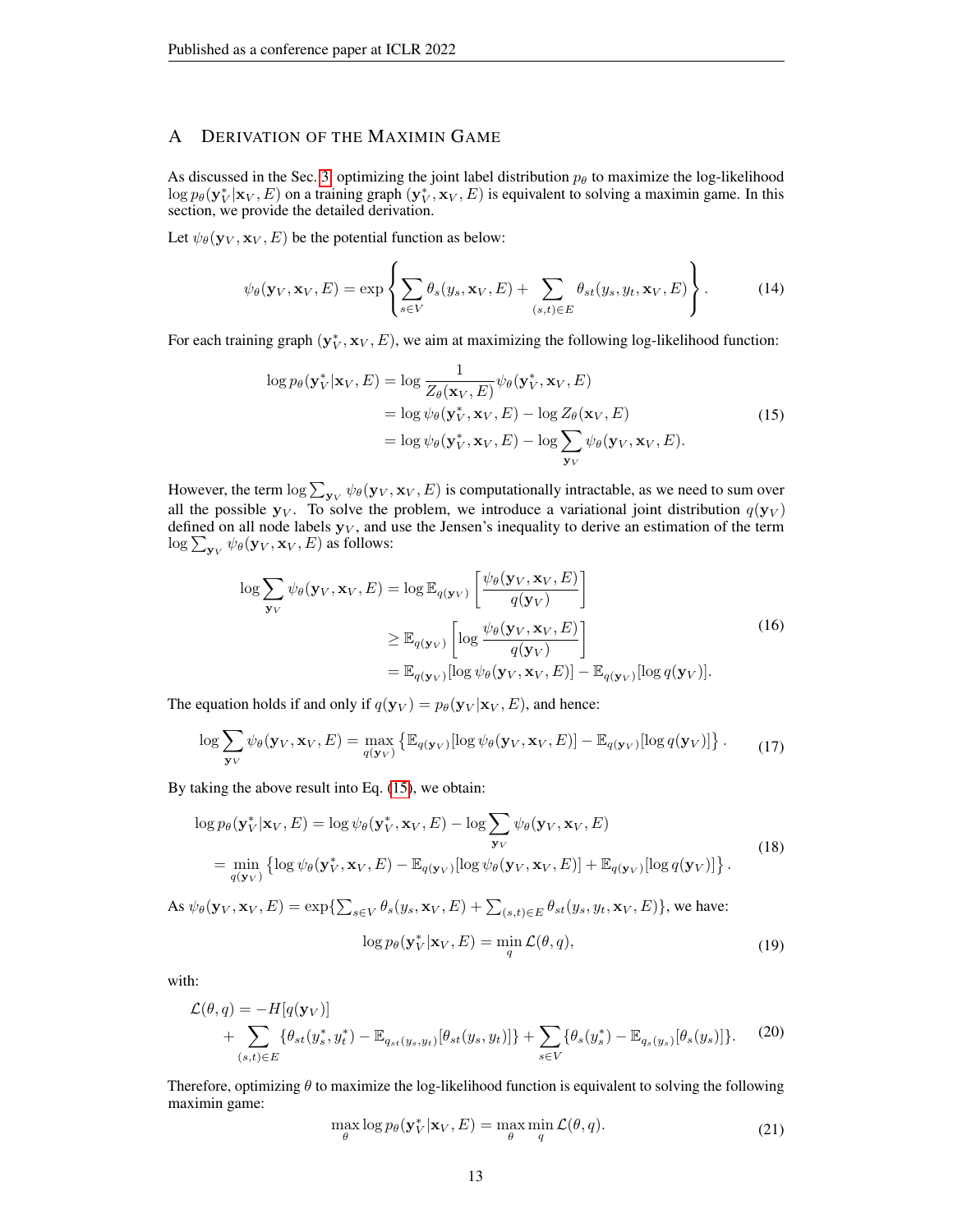## <span id="page-13-0"></span>B DERIVATION OF THE MOMENT-MATCHING CONDITIONS

In the CRF model defined in the preliminary section, the parameter  $\theta$  consists of the output values of all  $\theta$ -functions. In other words,  $\theta = {\theta_s(y_s)}_{y_s \in \mathcal{Y}, s \in V} \cup {\theta_{st}(y_s, y_t)}_{y_s \in \mathcal{Y}, y_t \in \mathcal{Y}, s \in V}$ , where  $\mathcal Y$  is the set of all the possible node labels.

By definition,  $p_{\theta}(\mathbf{y}_V | \mathbf{x}_V, E)$  belongs to the exponential family. According to properties of exponential family distributions,  $\log p_\theta(\mathbf{y}_V^*|\mathbf{x}_V, E)$  is strictly concave with respect to  $\theta$ . Therefore, the optimal  $\theta$  is unique, which is characterized by the condition of  $\frac{\partial}{\partial \theta} \log p_{\theta}(\mathbf{y}_{V}^{*}|\mathbf{x}_{V}, E) = 0$ . Formally,  $\frac{\partial}{\partial \theta} \log p_{\theta}(\mathbf{y}_{V}^*|\mathbf{x}_{V}, E)$  can be computed as below:

$$
\frac{\partial}{\partial \theta_s(\hat{y}_s)} \log p_\theta(\mathbf{y}_V^*|\mathbf{x}_V, E) = \frac{\partial}{\partial \theta} \log \psi_\theta(\mathbf{y}_V^*, \mathbf{x}_V, E) - \frac{\partial}{\partial \theta} \log Z_\theta(\mathbf{x}_V, E). \tag{22}
$$

For  $\frac{\partial}{\partial \theta} \log Z_{\theta}(\mathbf{x}_V, E)$ , we have:

$$
\frac{\partial}{\partial \theta} \log Z_{\theta}(\mathbf{x}_{V}, E) = \frac{\partial}{\partial \theta} \log \sum_{\mathbf{y}_{V}} \psi_{\theta}(\mathbf{y}_{V}, \mathbf{x}_{V}, E)
$$
\n
$$
= \frac{\sum_{\mathbf{y}_{V}} \frac{\partial}{\partial \theta} \psi_{\theta}(\mathbf{y}_{V}, \mathbf{x}_{V}, E)}{\sum_{\mathbf{y}_{V}} \psi_{\theta}(\mathbf{y}_{V}, \mathbf{x}_{V}, E)}
$$
\n
$$
= \frac{\sum_{\mathbf{y}_{V}} \psi_{\theta}(\mathbf{y}_{V}, \mathbf{x}_{V}, E)}{\sum_{\mathbf{y}_{V}} \psi_{\theta}(\mathbf{y}_{V}, \mathbf{x}_{V}, E)}
$$
\n
$$
= \sum_{\mathbf{y}_{V}} \left[ \frac{\psi_{\theta}(\mathbf{y}_{V}, \mathbf{x}_{V}, E)}{\sum_{\mathbf{y}_{V}} \psi_{\theta}(\mathbf{y}_{V}, \mathbf{x}_{V}, E)} \frac{\partial}{\partial \theta} \log \psi_{\theta}(\mathbf{y}_{V}, \mathbf{x}_{V}, E) \right]
$$
\n
$$
= \sum_{\mathbf{y}_{V}} \left[ \frac{\psi_{\theta}(\mathbf{y}_{V}, \mathbf{x}_{V}, E)}{Z_{\theta}} \frac{\partial}{\partial \theta} \log \psi_{\theta}(\mathbf{y}_{V}, \mathbf{x}_{V}, E) \right]
$$
\n
$$
= \mathbb{E}_{p_{\theta}(\mathbf{y}_{V} | \mathbf{x}_{V}, E)} \left[ \frac{\partial}{\partial \theta} \log \psi_{\theta}(\mathbf{y}_{V}, \mathbf{x}_{V}, E) \right].
$$
\n(23)

By combining the above two equations, we have:

$$
\frac{\partial}{\partial \theta} \log p_{\theta}(\mathbf{y}_{V}^{*}|\mathbf{x}_{V}, E) = \frac{\partial}{\partial \theta} \log \psi_{\theta}(\mathbf{y}_{V}^{*}, \mathbf{x}_{V}, E) - \mathbb{E}_{p_{\theta}(\mathbf{y}_{V}|\mathbf{x}_{V}, E)} \left[ \frac{\partial}{\partial \theta} \log \psi_{\theta}(\mathbf{y}_{V}, \mathbf{x}_{V}, E) \right].
$$
 (24)

The potential function  $\psi_{\theta}$  above is defined as  $\psi_{\theta}(y_V, x_V, E) = \exp\{\sum_{s \in V} \theta_s(y_s, x_V, E) +$  $\sum_{(s,t)\in E} \theta_{st}(y_s, y_t, \mathbf{x}_V, E)$ . If we consider each specific scalar  $\theta_s(\hat{y}_s)$ , and taking the derivative with respect to the scalar to 0, we obtain:

$$
0 = \frac{\partial}{\partial \theta_s(\hat{y}_s)} \log p_{\theta}(\mathbf{y}_V^* | \mathbf{x}_V, E)
$$
  
\n
$$
= \frac{\partial}{\partial \theta_s(\hat{y}_s)} \log \psi_{\theta}(\mathbf{y}_V^*, \mathbf{x}_V, E) - \mathbb{E}_{p_{\theta}(\mathbf{y}_V | \mathbf{x}_V, E)} \left[ \frac{\partial}{\partial \theta_s(\hat{y}_s)} \log \psi_{\theta}(\mathbf{y}_V, \mathbf{x}_V, E) \right]
$$
  
\n
$$
= \mathbb{I}_{y_s^*} \{\hat{y}_s\} \left[ \frac{\partial}{\partial \theta_s(\hat{y}_s)} \theta_s(\hat{y}_s) \right] - \sum_{\mathbf{y}_V} p_{\theta}(\mathbf{y}_V | \mathbf{x}_V, E) \left[ \mathbb{I}_{y_s^*} \{\hat{y}_s\} \frac{\partial}{\partial \theta_s(\hat{y}_s)} \theta_s(\hat{y}_s) \right]
$$
  
\n
$$
= \mathbb{I}_{y_s^*} \{\hat{y}_s\} \left[ \frac{\partial}{\partial \theta_s(\hat{y}_s)} \theta_s(\hat{y}_s) \right] - p_{\theta}(\hat{y}_s | \mathbf{x}_V, E) \left[ \frac{\partial}{\partial \theta_s(\hat{y}_s)} \theta_s(\hat{y}_s) \right]
$$
  
\n
$$
= \mathbb{I}_{y_s^*} \{\hat{y}_s\} - p_{\theta}(\hat{y}_s | \mathbf{x}_V, E),
$$

which implies  $p_{\theta}(\hat{y}_s | \mathbf{x}_V, E) = \mathbb{I}_{y_s^*} {\hat{y}_s}$  for the optimal  $\theta$ . Moreover, this equation holds for all  $s \in V$  and all  $\hat{y}_s \in \mathcal{Y}$ .

Similarly, for each scalar  $\theta_{st}(\hat{y}_s, \hat{y}_t)$ , we have that  $\frac{\partial}{\partial \theta_{st}(\hat{y}_s, \hat{y}_t)} \log p_\theta(\mathbf{y}_V^*|\mathbf{x}_V, E) = 0$  is equivalent to  $p_\theta(\hat{y}_s, \hat{y}_t | \mathbf{x}_V, E) = \mathbb{I}_{y_s^*, y_t^*} {\hat{y}_s, \hat{y}_t}.$  This equation holds for all  $(s, t) \in E$  and all the choices of  $(\hat{y}_s, \hat{y}_t) \in \mathcal{Y} \times \mathcal{Y}$ .

Therefore, the optimal  $\theta$ -functions are characterized by the moment-matching conditions as below:  $p_{\theta}(y_s | \mathbf{x}_V, E) = \mathbb{I}_{y_s^*}\{y_s\} \quad \forall s \in V, \quad p_{\theta}(y_s, y_t | \mathbf{x}_V, E) = \mathbb{I}_{y_s^*, y_t^*}\{y_s, y_t\} \quad \forall (s, t) \in E.$  (26)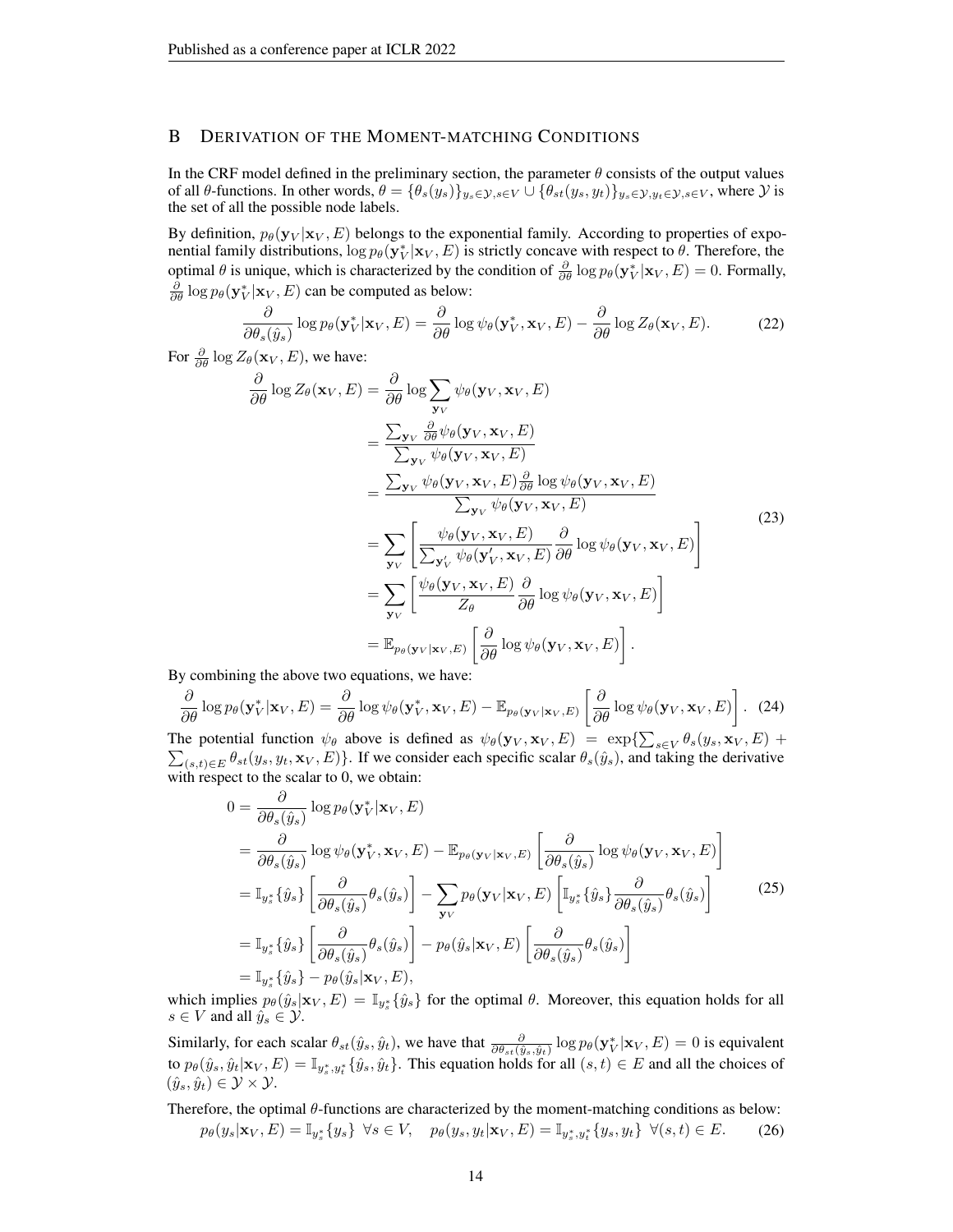## <span id="page-14-0"></span>C PROOF OF PROPOSITION [1](#page-4-0)

Next, we prove Prop. [1.](#page-4-0) We first restate the proposition as follows:

**Proposition** *Consider a set of nonzero pseudomarginals*  $\{\tau_s(y_s)\}_{s\in V}$  *and*  $\{\tau_{st}(y_s, y_t)\}_{(st)\in E}$  *which* satisfy  $\sum_{y_s} \tau_{st}(y_s, y_t) = \tau_t(y_t)$  and  $\sum_{y_t} \tau_{st}(y_s, y_t) = \tau_s(y_s)$  for all  $(s, t) \in E$ . *If we parameterize the*  $\theta$ *-functions of*  $p_{\theta}$  *in Eq. [\(2\)](#page-2-3) in the following way:* 

<span id="page-14-1"></span>
$$
\theta_s(y_s) = \log \tau_s(y_s) \quad \forall s \in V, \quad \theta_{st}(y_s, y_t) = \log \frac{\tau_{st}(y_s, y_t)}{\tau_s(y_s)\tau_t(y_t)} \quad \forall (s, t) \in E,\tag{27}
$$

*then*  $\{\tau_s(y_s)\}_{s\in V}$  *and*  $\{\tau_{st}(y_s, y_t)\}_{(s,t)\in E}$  *are specified by a fixed point of the sum-product loopy belief propagation algorithm when applied to the joint distribution*  $p_{\theta}$ *, which implies that:* 

$$
\tau_s(y_s) \approx p_\theta(y_s) \quad \forall s \in V, \quad \tau_{st}(y_s, y_t) \approx p_\theta(y_s, y_t) \quad \forall (s, t) \in E. \tag{28}
$$

**Proof:** To prove the proposition, we first summarize the workflow of the sum-product loopy belief propagation algorithm. In sum-product loopy belief propagation, we introduce a message function  $m_{t\rightarrow s}(y_s)$  for each edge  $(s, t) \in E$ . Then we iteratively update all message functions as follows:

<span id="page-14-2"></span>
$$
m_{t \to s}(y_s) \propto \sum_{y_t} \left\{ \exp(\theta_t(y_t) + \theta_{st}(y_s, y_t)) \prod_{s' \in N(t) \setminus s} m_{s' \to t}(y_t) \right\},\tag{29}
$$

where  $N(t)$  represents the set of neighbors for node t.

Once the process converges or after sufficient iterations, the approximation of the node marginals and the edge marginals (i.e.,  $\{q_s(y_s)\}_{s\in V}$  and  $\{q_{st}(y_s, y_t)\}_{(s,t)\in E}$ ) can be recovered by the message functions  $\{m_{t\to s}(y_s)\}_{(s,t)\in E}$  as follows:

$$
q_s(y_s) \propto \exp(\theta_s(y_s)) \prod_{t \in N(s)} m_{t \to s}(y_s), \tag{30}
$$

$$
q_{st}(y_s, y_t) \propto \exp(\theta_s(y_s) + \theta_t(y_t) + \theta_{st}(y_s, y_t)) \prod_{t' \in N(s) \backslash t} m_{t' \to s}(y_s) \prod_{s' \in N(t) \backslash s} m_{s' \to t}(y_t). \tag{31}
$$

Next, let us move back to our case, where we parameterize the  $\theta$ -functions with a set of pseudo-marginals as in Eq. [\(27\)](#page-14-1). For such a specific parameterization of the  $\theta$ -functions, we claim that one fixed point of Eq. [\(29\)](#page-14-2) is achieved when  $m_{t\rightarrow s}(y_s) = 1$  for all  $(s, t) \in E$ . To prove that, we notice that when all the message functions equal to 1, the left side of Eq. [\(29\)](#page-14-2) is apparently 1. The right side of Eq. [\(29\)](#page-14-2) can be computed as below:

$$
\sum_{y_t} \exp(\theta_t(y_t) + \theta_{st}(y_s, y_t)) \prod_{s' \in N(t) \setminus s} m_{s' \to t}(y_t)
$$
\n
$$
= \sum_{y_t} \exp(\theta_t(y_t) + \theta_{st}(y_s, y_t))
$$
\n
$$
= \sum_{y_t} \exp\left(\log \tau_t(y_t) + \log \frac{\tau_{st}(y_s, y_t)}{\tau_s(y_s)\tau_t(y_t)}\right)
$$
\n
$$
= \sum_{y_t} \exp\left(\log \frac{\tau_{st}(y_s, y_t)}{\tau_s(y_s)}\right)
$$
\n
$$
= \sum_{y_t} \frac{\tau_{st}(y_s, y_t)}{\tau_s(y_s)}
$$
\n
$$
= \frac{\tau_s(y_s)}{\tau_s(y_s)}
$$
\n
$$
= 1.
$$
\n(32)

We can see that both the left side and the right side of Eq. [\(29\)](#page-14-2) are 1, and hence  ${m_{t\rightarrow s}(y_s) =$  $1$ <sub>(s,t)∈E</sub> specifies a fixed point of sum-product loopy belief propagation. For this fixed point,  $q_s(y_s)$ can be computed as follows:

$$
q_s(y_s) \propto \exp(\theta_s(y_s)) \prod_{t \in N(s)} m_{t \to s}(y_s) = \exp(\theta_s(y_s)) = \tau_s(y_s). \tag{33}
$$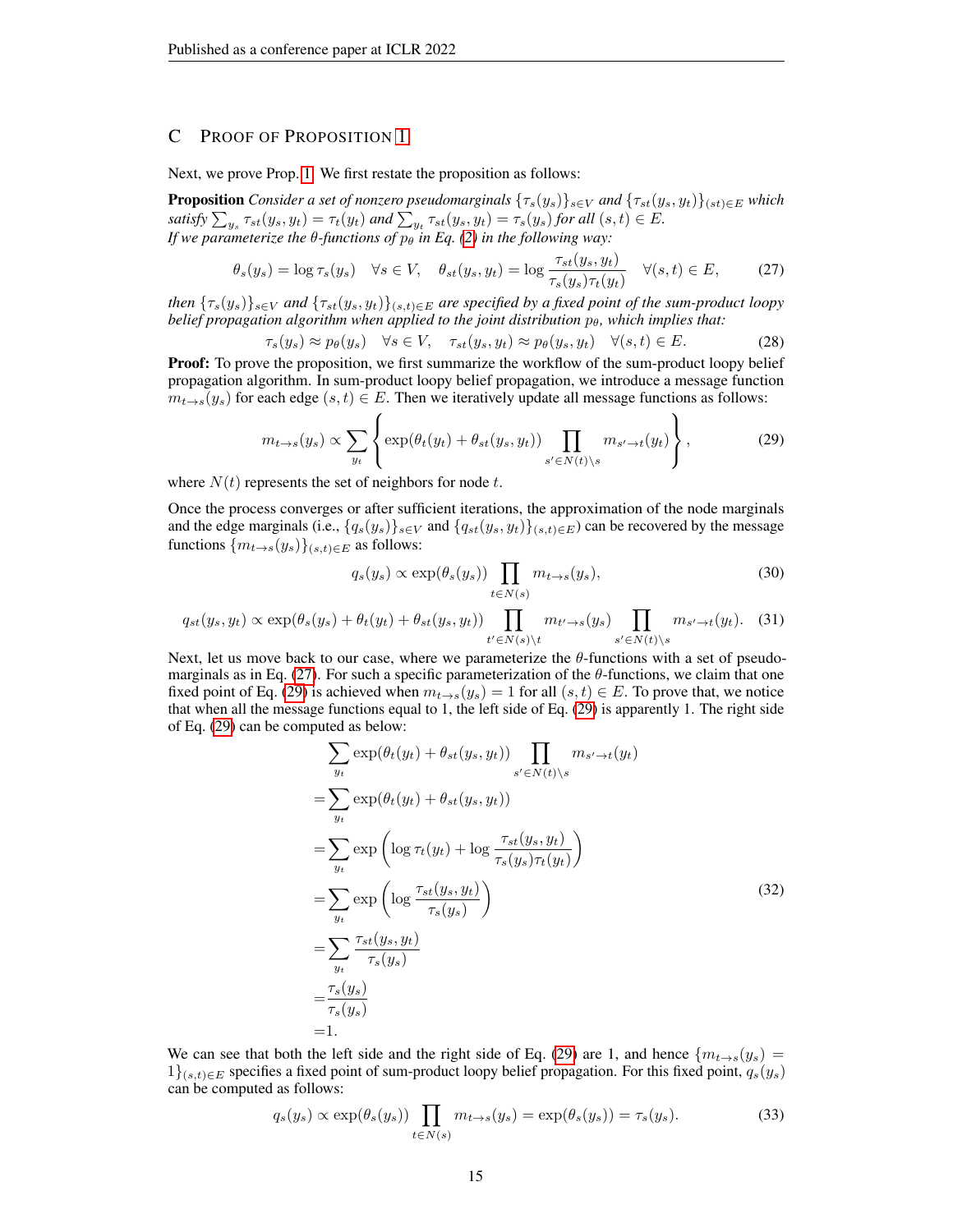Similarly, we can compute  $q_{st}(y_s, y_t)$  as:

$$
q_{st}(y_s, y_t) \propto \exp(\theta_s(y_s) + \theta_t(y_t) + \theta_{st}(y_s, y_t)) \prod_{t' \in N(s)\setminus t} m_{t' \to s}(y_s) \prod_{s' \in N(t)\setminus s} m_{s' \to t}(y_t)
$$
  
= 
$$
\exp(\theta_s(y_s) + \theta_t(y_t) + \theta_{st}(y_s, y_t))
$$
  
= 
$$
\exp\left(\log \tau_s(y_s) + \log \tau_t(y_t) + \log \frac{\tau_{st}(y_s, y_t)}{\tau_s(y_s)\tau_t(y_t)}\right)
$$
  
= 
$$
\tau_{st}(y_s, y_t).
$$
 (34)

From the above two equations, we can see that  ${\tau_s(y_s)}_{s\in V}$  and  ${\tau_{st}(y_s, y_t)}_{(s,t)\in E}$  are specified by a fixed point (i.e.,  $m_{t\rightarrow s}(y_s) = 1$  for all  $(s, t) \in E$ ) of sum-product loopy belief propagation. As sum-product loopy belief propagation often works well in practice to approximate the marginal distributions on nodes and edges, we thus have  $\tau_s(y_s) \approx p_\theta(y_s)$  for each node and  $\tau_{st}(y_s, y_t) \approx$  $p_{\theta}(y_s, y_t)$  for each edge.

## <span id="page-15-0"></span>D SOLVING THE PROXY PROBLEM WITH CONSTRAINED OPTIMIZATION

The key innovation of our proposed approach is on the proxy optimization problem which is used to approximate the original learning problem. Formally, the proxy optimization problem is stated as:

$$
\min_{\tau,\theta} \sum_{s \in V} d\left(\mathbb{I}_{y_s^*}\{y_s\}, \tau_s(y_s)\right) + \sum_{(s,t) \in E} d\left(\mathbb{I}_{(y_s^*, y_t^*)}\{(y_s, y_t)\}, \tau_{st}(y_s, y_t)\right),
$$
\n
$$
\text{subject to} \quad \theta_s = \log \tau_s(y_s), \quad \theta_{st}(y_s, y_t) = \log \frac{\tau_{st}(y_s, y_t)}{\tau_s(y_s)\tau_t(y_t)},
$$
\n
$$
\text{and} \quad \sum_{y_s} \tau_{st}(y_s, y_t) = \tau_t(y_t), \quad \sum_{y_t} \tau_{st}(y_s, y_t) = \tau_s(y_s),
$$
\n
$$
(35)
$$

for all nodes and edges, where  $d$  can be any divergence measure between two distributions.

In our implementation, we ignore these consistency constraints, i.e.,  $\sum_{y_s} \tau_{st}(y_s, y_t) = \tau_t(y_t)$  and  $\sum_{y_t} \tau_{st}(y_s, y_t) = \tau_s(y_s)$ . This ie because by by optimizing the objective, the obtained pseudomarginals  $\tau$  would well approximate the observed node and edge marginals, i.e.,  $\tau_s(y_s) \approx \mathbb{I}_{y_s^*}\{y_s\}$ and  $\tau_{st}(y_s, y_t) \approx \mathbb{I}_{(y_s^*, y_t^*)}\{y_s, y_t\}$ , and hence  $\tau$  would almost naturally satisfy the constraints.

To demonstrate ignoring the consistency constraint makes sense, we also tried a constrained optimization method for solving the proxy problem. Specifically, we add a quadratic term to penalize the inconsistency between  $\tau_{st}(y_s, y_t)$  and  $\tau_s(y_s)$  as well as  $\tau_t(y_t)$ , resulting in the following problem:

$$
\min_{\tau,\theta} \sum_{s \in V} d\left(\mathbb{I}_{y_s^*}\{y_s\}, \tau_s(y_s)\right) + \sum_{(s,t) \in E} d\left(\mathbb{I}_{(y_s^*, y_t^*)}\{(y_s, y_t)\}, \tau_{st}(y_s, y_t)\right) \n+ \alpha \sum_{(s,t) \in E} \left[ \sum_{y_t} \{\sum_{y_s} \tau_{st}(y_s, y_t) - \tau_t(y_t)\}^2 + \sum_{y_s} \{\sum_{y_t} \tau_{st}(y_s, y_t) - \tau_s(y_s)\}^2 \right],
$$
\n(36)

\nsubject to  $\theta_s = \log \tau_s(y_s), \quad \theta_{st}(y_s, y_t) = \log \frac{\tau_{st}(y_s, y_t)}{\tau_s(y_s)\tau_t(y_t)},$ 

for all nodes and edges. Again,  $d$  is a divergence measure between two distributions, and we choose to use the KL divergence.  $\alpha$  is a hyperparameter deciding the weight of the penalty term.

<span id="page-15-1"></span>Table 7: Analysis of constrained optimization methods for solving the proxy problem.

| Algorithm | <b>Constrained Optimization</b> | $Cora*$        | Citeseer*                     | Pubmed* |
|-----------|---------------------------------|----------------|-------------------------------|---------|
| SPN-GAT   | W/O                             | $49.10 + 3.80$ | $42.89 + 1.30$ $47.79 + 1.33$ |         |
|           | with                            | $48.83 + 3.51$ | $42.04 + 1.23$ $47.55 + 1.24$ |         |

We conduct empirical comparison of this constrained optimization method and our default implementation where the consistency constraint is ignored. The results are presented in Tab. [7.](#page-15-1) We can see that the constrained optimization method does not lead to improvement, which shows that ignoring the consistency constraint is empirically reasonable.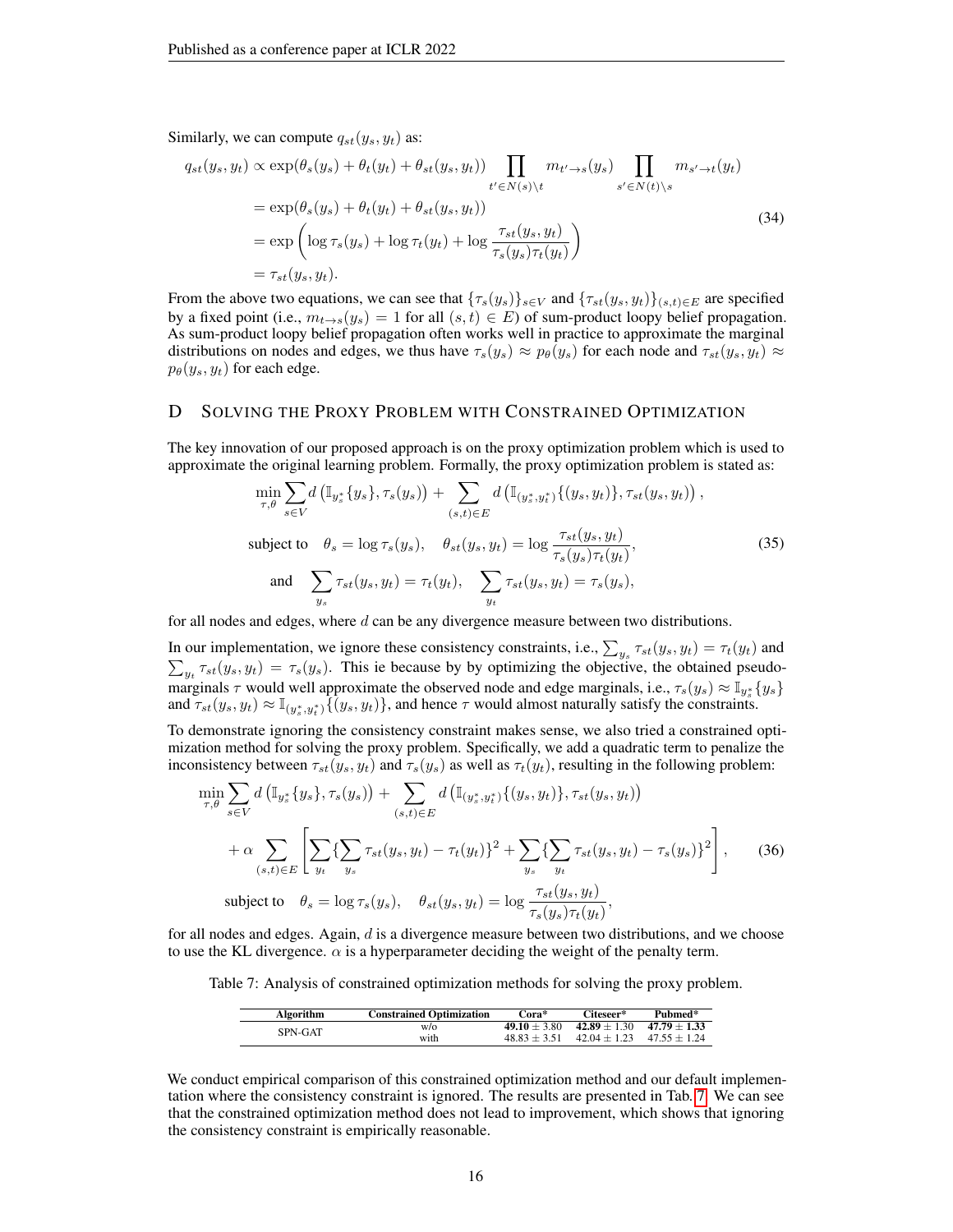# E UNDERSTANDING SPNS AS OPTIMIZING A SURROGATE FOR THE LOG-LIKELIHOOD FUNCTION

In the model section, we motivate SPNs from the moment-matching conditions of the optimal  $\theta$ functions. Specifically, we initialize the  $\theta$ -functions at a state where the moment-matching conditions are approximately satisfied, yielding a near-optimal joint distribution. Then we further tune the θ-functions to solve the maximin game. Besides this perspective, SPNs can also be understood as optimizing a surrogate for the log-likelihood function. Next, we introduce the details.

Remember that maximizing the log-likelihood function is equivalent to solving a maximin game as:

$$
\max_{\theta} \log p_{\theta}(\mathbf{y}_{V}^{*}|\mathbf{x}_{V}, E) = \max_{\theta} \min_{q} \mathcal{L}(\theta, q), \quad \text{with} \quad \mathcal{L}(\theta, q) = -H[q(\mathbf{y}_{V})]
$$
\n
$$
+ \sum_{s \in V} \{\theta_{s}(y_{s}^{*}) - \mathbb{E}_{q_{s}(y_{s})}[\theta_{s}(y_{s})]\} + \sum_{(s,t) \in E} \{\theta_{st}(y_{s}^{*}, y_{t}^{*}) - \mathbb{E}_{q_{st}(y_{s}, y_{t})}[\theta_{st}(y_{s}, y_{t})]\}.
$$
\n(37)

Here,  $q(\mathbf{y}_V)$  is a joint distribution on all the node labels.  $q_s(y_s)$  and  $q_{st}(y_s, y_t)$  are the corresponding marginal distributions.

Although the above maximin game is equivalent to the original problem of maximizing likelihood, solving the maximin game is nontrivial. In particular, there are two key challenges, i.e., (1) how to specify constraints to characterize a valid joint distribution  $q(y_V)$  and (2) how to compute its entropy  $H(q) = -\mathbb{E}_{q(\mathbf{y}_V)}[\log q(\mathbf{y}_V)]$ . To deal with the challenge, a common practice used in loopy belief propagation is to make the following two approximations:

(1) Instead of specifying constraints to let  $q(y_V)$  be a valid joint distribution, we introduce a set of pseudomarginals as approximation to a valid joint distribution. Specifically, these pseudomarginals are denoted as  $\tilde{q} = \{q_s(y_s)\}_{s \in V} \cup \{q_{st}(y_s, y_t)\}_{(s,t) \in E}$ , and they satisfy  $\sum_{y_s} q_{st}(y_s, y_t) = q_t(y_t)$ and  $\sum_{y_t} q_{st}(y_s, y_t) = q_s(y_s)$  for all  $(s, t) \in E$ .

(2) We approximate the entropy  $H(q)$  with Bethe entropy approximation  $H_{\text{Bethe}}(\tilde{q})$ , which is defined as follows:

$$
H_{\text{Bethe}}(\tilde{q}) = -\sum_{s \in V} \mathbb{E}_{q_s(y_s)}[\log q_s(y_s)] - \sum_{(s,t) \in E} \mathbb{E}_{q_{st}(y_s, y_t)} \left[ \log \frac{q_{st}(y_s, y_t)}{q_s(y_s)q_t(y_t)} \right].
$$
 (38)

With the two approximations, we get the following maximin game as a surrogate for the likelihood maximization problem:

<span id="page-16-0"></span>
$$
\max_{\theta} \log p_{\theta}(\mathbf{y}_{V}^{*}|\mathbf{x}_{V}, E) \approx \max_{\theta} \min_{\tilde{q}} \mathcal{L}_{\text{Bethe}}(\theta, \tilde{q}),
$$
\n(39)

with:

$$
\mathcal{L}_{\text{Bethe}}(\theta, \tilde{q}) = -H_{\text{Bethe}}(\tilde{q}) \n+ \sum_{(s,t) \in E} {\{\theta_{s,t}(y_s^*, y_t^*) - \mathbb{E}_{q_{st}(y_s, y_t)}[\theta_{s,t}(y_s, y_t)]\}} + \sum_{s \in V} {\{\theta_s(y_s^*) - \mathbb{E}_{q_s(y_s)}[\theta_s(y_s)]\}}.
$$
\n(40)

This problem is known as the Bethe variational problem (BVP) [\(Wainwright & Jordan, 2008\)](#page-10-3).

Such a problem can be solved by coordinate descent, where we alternate between updating  $\tilde{q}$  to minimize  $\mathcal{L}_{Bethe}(\theta, \tilde{q})$  and updating  $\theta$  to maximize  $\mathcal{L}_{Bethe}(\theta, \tilde{q})$ . According to [Yedidia et al.](#page-11-7) [\(2005\)](#page-11-7), updating  $\tilde{q}$  to minimize  $\mathcal{L}_{Bethe}(\theta, \tilde{q})$  can be exactly achieved by running sum-product loopy belief propagation on  $p_\theta$ , where a fixed point of the belief propagation algorithm yields a local optima of  $\tilde{q}$ . On the other hand, updating  $\theta$  to maximize  $\mathcal{L}_{\text{Bethe}}(\theta, \tilde{q})$  can be easily achieved by gradient ascent.

In addition to that, a stationary point  $(\theta^*, \tilde{q}^*)$  of the above BVP is specified by following conditions:

<span id="page-16-1"></span>
$$
\frac{\partial \mathcal{L}_{\text{Bethe}}(\theta^*, \tilde{q}^*)}{\partial \tilde{q}^*} = 0 \qquad \frac{\partial \mathcal{L}_{\text{Bethe}}(\theta^*, \tilde{q}^*)}{\partial \theta^*} = 0. \tag{41}
$$

According to [Yedidia et al.](#page-11-7) [\(2005\)](#page-11-7) and [Wainwright & Jordan](#page-10-3) [\(2008\)](#page-10-3), the first condition is equivalent to the condition that  $\tilde{q}^*$  is specified by a fixed-point of sum-product loopy belief propagation. The second condition states that the moment-matching conditions are satisfied, i.e.,  $q_s(y_s) = \mathbb{I}_{y_s^*}\{y_s\}$  on each node and  $q_{st}(y_s, y_t) = \mathbb{I}_{(y_s^*, y_t^*)}\{(y_s, y_t)\}$  on each edge.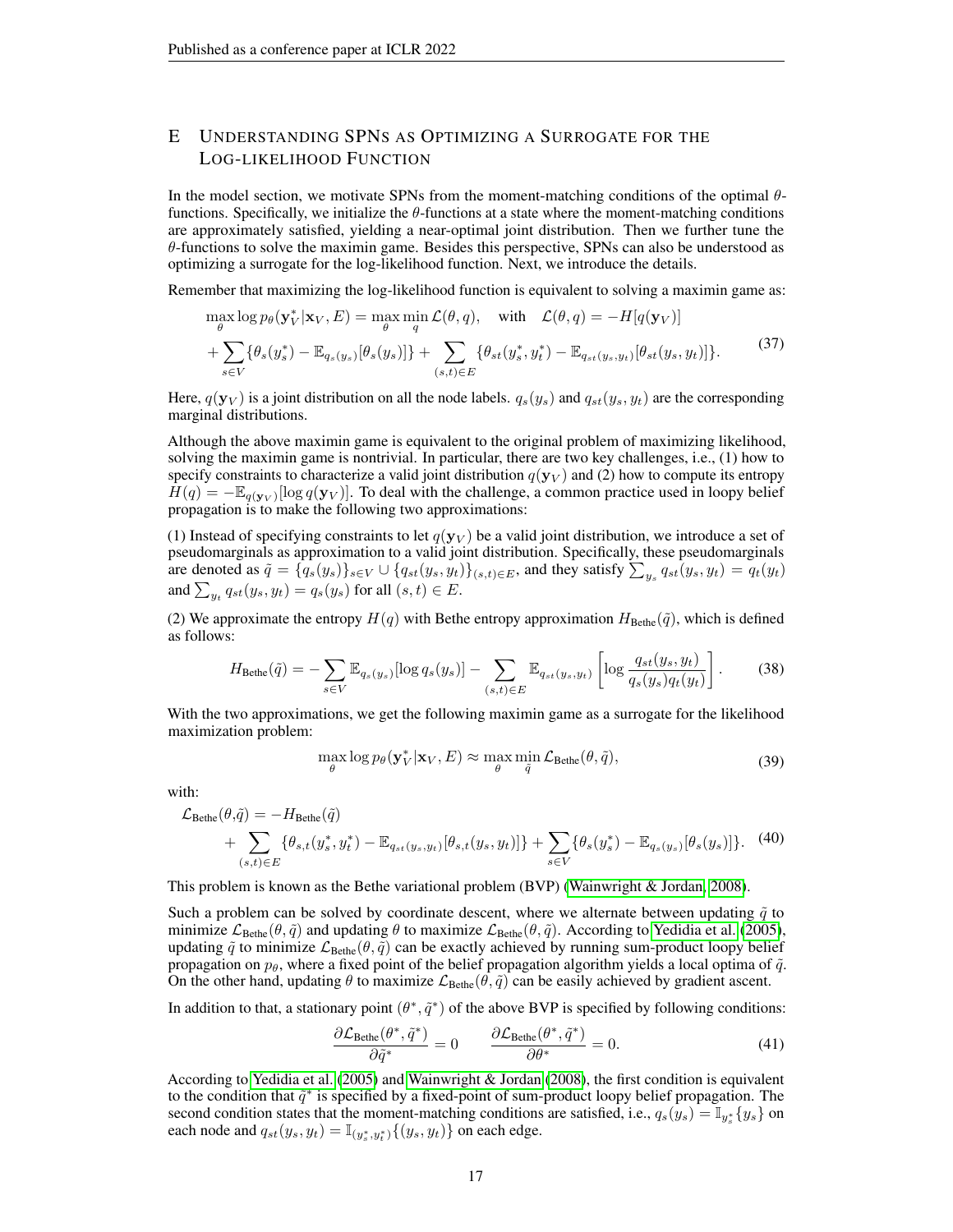For our proposed approach SPN, it can be viewed as solving the BVP as defined in Eq. [\(39\)](#page-16-0). Through solving the proxy problem, SPN initializes  $\theta$  at a state where the conditions of stationary points in Eq. [\(41\)](#page-16-1) are approximately satisfied. Then the fine-tuning stage of SPN further adjusts  $\theta$  to solve the maximin game by alternatively updating  $\theta$  and  $\tilde{q}$ .

More specifically, when solving the proxy optimization problem, by initializing  $\theta$  in the way defined by Eq. [\(27\)](#page-14-1), the collection of pseudomarginal distributions  $\{\tau_s(y_s)\}_{s\in V}$  and  $\{\tau_{st}(y_s, y_t)\}_{(s,t)\in E}$  is specified by a fixed point of sum-product loopy belief propagation according to Prop. [1.](#page-4-0) This implies that  $\frac{\partial}{\partial \tilde{q}} \mathcal{L}_{\text{Bethe}}(\theta, \tilde{q}) = 0$  for  $\tilde{q} = {\tau_s(y_s)}_{s \in V} \cup {\tau_{st}(y_s, y_t)}_{(s,t) \in E}$ . Meanwhile, as  ${\tau_s}_{s \in V}$  and  ${\{\tau_{st}\}}_{(s,t)\in E}$  are learned to match the true labels  $y_V^*$  on each training graph, we thus have  $\tau_s(y_s) \approx$  $\mathbb{I}_{y^*_s}\{y_s\}$  on each node and  $\tau_{st}(y_s, y_t) \approx \mathbb{I}_{(y^*_s, y^*_t)}\{(y_s, y_t)\}$  on each edge. Therefore, the conditions in Eq. [\(41\)](#page-16-1) are approximately satisfied by  $(\theta, \tilde{q})$  with  $\tilde{q} = {\tau_s(y_s)}_{s \in V} \cup {\tau_{st}(y_s, y_t)}_{(s,t) \in E}$ , which means that solving the proxy problem yields a  $\theta$  to roughly match the conditions of stationary points for the BVP in Eq. [\(39\)](#page-16-0). Afterwards, the refinement stage of SPN is exactly trying to solve the maximin game of BVP in Eq. [\(39\)](#page-16-0), where we alternate between updating  $\tilde{q}$  to minimize  $\mathcal{L}_{\text{Bethe}}(\theta, \tilde{q})$ via sum-product loopy belief propagation and updating  $\theta$  to maximize  $\mathcal{L}_{\text{Bethe}}(\theta, \tilde{q})$  via gradient ascent.

As a result, we see that the SPN can also be understood as solving the Bethe variational problem in Eq. [\(39\)](#page-16-0), which acts as a surrogate for the log-likelihood function.

# <span id="page-17-0"></span>F EXPERIMENTAL DETAILS

Next, we describe our experimental setup in more details.

## F.1 DATASETS

The statistics of the datasets used in our experiment are summarized in Tab. [8.](#page-17-1) For the Cora\*, Citeseer\*, Pubmed\*, and PPI datasets, they are under the MIT license.

Table 8: Dataset statistics. ML and MC stand for multi-label classification and multi-class classification respectively.

<span id="page-17-1"></span>

|           |                 |            |            | <b>Training Graphs</b> |              |              | <b>Validation Graphs</b> |              |              | <b>Test Graphs</b> |              |              |
|-----------|-----------------|------------|------------|------------------------|--------------|--------------|--------------------------|--------------|--------------|--------------------|--------------|--------------|
| Dataset   | Task            | # Features | # Labels   | # Graphs               | Avg. # Nodes | Avg. # Edges | # Graphs                 | Avg. # Nodes | Avg. # Edges | # Graphs           | Avg. # Nodes | Avg. # Edges |
| PPI       | ML              |            | $1 \leq 1$ | 20                     | 2245.3       | 61318.4      | ∸                        | 3257         | 99460.0      |                    | 2762         | 80988.0      |
| Cora*     | MC              | 1433       |            | 140                    | 5.6          | 7.0          | 500                      | 4.9          | 5.8          | 1000               | 4.1          | 5.3          |
| Citeseer* | MC <sub>1</sub> | 3703       |            | 120                    | 4.0          | 4.3          | 500                      | 3.8          | 4.0          | 1000               | 3.8          | 3.8          |
| Pubmed*   | MC              | 500        |            | 60                     | 6.0          | 6.7          | 500                      | 5.4          | 5.8          | 1000               | 5.6          | 6.7          |
| DBLP      | MC              | 100        |            |                        | 6488         | 10262        |                          | 14142        | 48631        |                    | 26813        | 155899       |

For the DBLP dataset, it is constructed from the citation network <sup>[4](#page-17-2)</sup> in [Tang et al.](#page-10-19) [\(2008\)](#page-10-19). Scientific papers from eight conferences are treated as nodes, which are divided into three categories based on conference domains  $5$  for classification. For each paper, we compute the mean GloVe embed-ding <sup>[6](#page-17-4)</sup> [\(Pennington et al., 2014\)](#page-10-20) of words in the title and abstract as features. We split the dataset into three disjoint graphs for training/validation/test. The training graph contains papers published before 1999 (with 1999 included). The validation graph contains papers published between 2000 and 2009 (with 2000 and 2009 included). The test graph contains papers published after 2010 (with 2010 included). There exists an undirected edge between two papers if one cites the other one. Cross-split edges (e.g., an edge between a paper in the training set and a paper in the validation set) are removed.

For the PPI datasets, there are 121 binary labels, and we treat each binary label as an independent task. For each compared algorithm, we train a separate model for each task, and report the overall results across all tasks.

## F.2 ARCHITECTURE CHOICES

To facilitate reproducibility, we use the GNN module implementations of PyTorch Geometric [\(Fey](#page-9-19) [& Lenssen, 2019\)](#page-9-19), and follow the GNN models provided in [the examples of the repository,](https://github.com/rusty1s/pytorch_geometric/tree/master/examples) unless

<span id="page-17-2"></span><sup>4</sup><https://originalstatic.aminer.cn/misc/dblp.v12.7z>

<span id="page-17-3"></span><sup>5</sup>ML: ICML/NeurIPS. CV: ICCV/CVPR/ECCV. NLP: ACL/EMNLP/NAACL.

<span id="page-17-4"></span><sup>6</sup><http://nlp.stanford.edu/data/glove.6B.zip>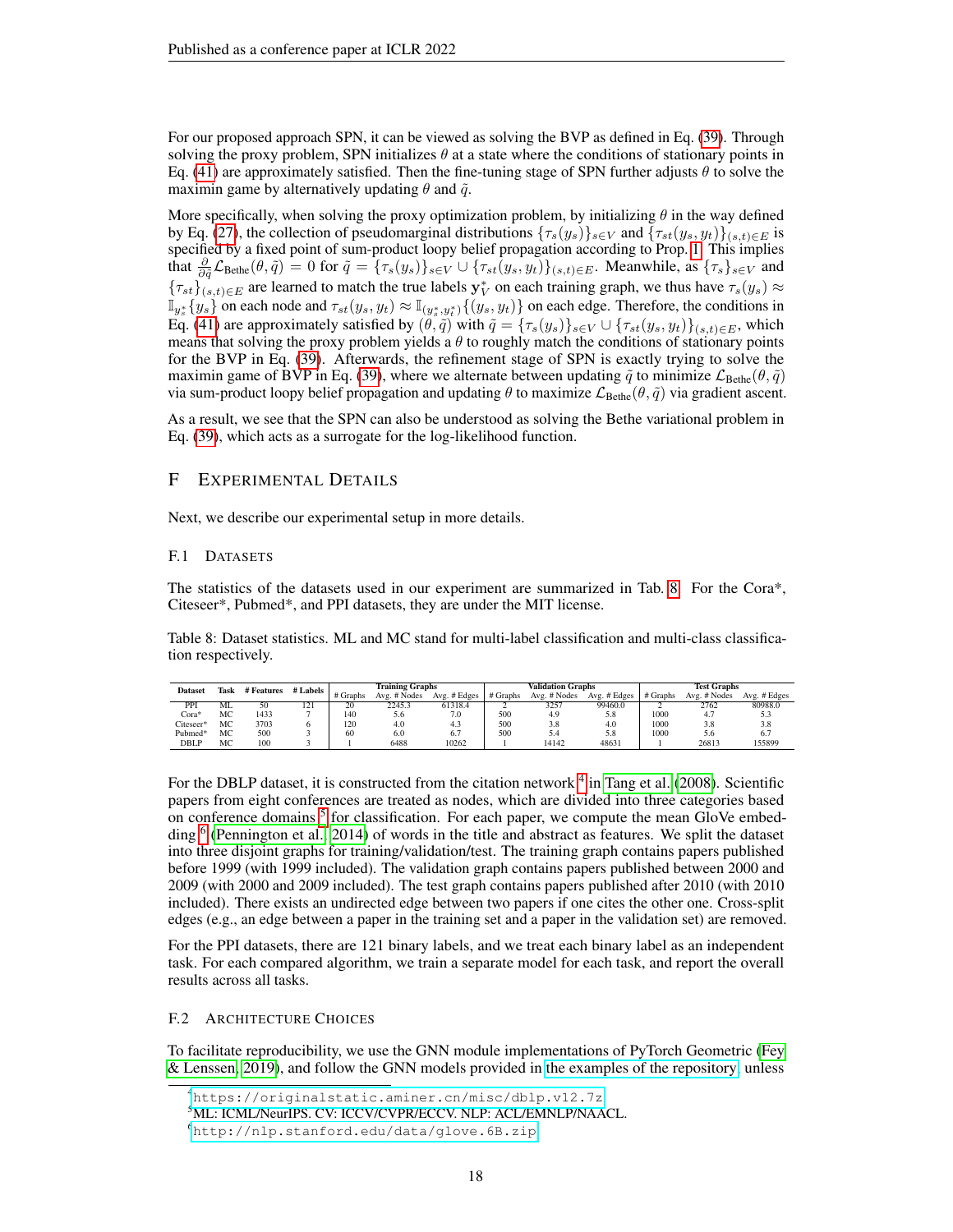otherwise mentioned. Note that most architecture choices are not optimal on the benchmark datasets, but we did not tune them since we only aim to show that our method brings consistent and significant improvement.

GCN [\(Kipf & Welling, 2017\)](#page-9-0). We set the number of hidden neurons to 16, and the number of layers to 2. ReLU [\(Nair & Hinton, 2010\)](#page-10-21) is used as the activation function. We do not dropout between GNN layers.

GraphSage [\(Hamilton et al., 2017\)](#page-9-1). We set the number of hidden neurons to 64, and the number of layers to 2. ReLU [\(Nair & Hinton, 2010\)](#page-10-21) is used as the activation function. We do not dropout between GNN layers.

GAT (Veličković et al., [2018\)](#page-10-0). We set the number of hidden neurons to 256 per attention head, and the number of layers to 3. The number of heads for each layer is set to 4, 4 and 6. ELU [\(Clevert et al.,](#page-9-20) [2016\)](#page-9-20) is used as the activation function. We do not dropout between GNN layers.

**Graph U-Net [\(Gao & Ji, 2019\)](#page-9-6).** We set the number of hidden neurons to 64 and the number of layers to 3. We randomly dropout 20% of the edges from the adjacency matrix. We do not dropout node features or between layers.

GCNII [\(Chen et al., 2020a\)](#page-9-10). We set the number of hidden neurons to 2048 for the citation datasets (Cora\*, Citeseer\*, Pubmed\* and DBLP) and 256 for the PPI dataset. We set the number of layers to 9. ReLU [\(Nair & Hinton, 2010\)](#page-10-21) is used as the activation function. For PPI, layer normalization [\(Ba](#page-9-21) [et al., 2016\)](#page-9-21) is applied between the GCNII layers. We do not dropout between GNN layers. We set the strength  $\alpha$  of the initial residual connection to 0.5, and the hyperparameter  $\theta$  to compute the strength of the identity mapping to 1.

**The** g function. In Eq. [\(8\)](#page-4-4) of the model section, we define g as a function mapping a pair of Ldimensional representations to a  $(|\mathcal{Y}| \times |\mathcal{Y}|)$ -dimensional logit. Two variants of this function are used in our experiment. For the PPI and DBLP dataset, we use the linear variant, where the pair of node representations are concatenated and plugged into a linear layer:

$$
g_{\text{linear}}(\mathbf{v}_s, \mathbf{v}_t) = \mathbf{W}[\mathbf{v}_s; \mathbf{v}_t] + b,\tag{42}
$$

where  $\mathbf{W} \in \mathbb{R}^{(|\mathcal{Y}| \times |\mathcal{Y}|) \times 2L}$  is the weight matrix and  $b \in \mathbb{R}^{|\mathcal{Y}| \times |\mathcal{Y}|}$  is the bias. For the citation datasets (Cora\*, Citeseer\*, Pubmed\*), we use the bilienar variant, where the pair of node representations are plugged in a bilinear mapping:

$$
g_{\text{bilinear}}(\mathbf{v}_s, \mathbf{v}_t) = (\mathbf{W}\mathbf{v}_s)(\mathbf{W}\mathbf{v}_t)^T, \tag{43}
$$

where  $\mathbf{W} \in \mathbb{R}^{|\mathcal{Y}| \times L}$  is a weight matrix.

SPN with a shared GNN. By default, the SPN uses a node GNN and an edge GNN to approximate the pseudomarginals on nodes and edges respectively. In the experiment, we also consider using a shared GNN for both pseudomarginals on nodes and edges. In other words,  $\mathbf{u}_s = \mathbf{v}_s, \forall s \in V$  (see Eq. [\(7\)](#page-4-3) and Eq. [\(8\)](#page-4-4)). All the other components are the same as the default SPN. The results of this variant are shown in Tab. [6](#page-8-0) of the experiment section.

## F.3 HYPERPARAMETER CHOICES

GNNs and SPNs. For node classification, the learning rate of the node GNN  $\tau_s$  in GNNs and SPNs is presented in Tab. [9.](#page-19-1) For edge classification, the learning rate of the edge GNN  $\tau_{st}$  is presented in Tab. [10.](#page-19-2) For the temperature  $\gamma$  used in the edge GNN  $\tau_{st}$  of SPNs, we report its values in Tab. [11.](#page-19-3)

**CRF-linear.** For CRF-linear training, we set the learning rate to  $5 \times 10^{-4}$ .

**CRF-GNNs and SPN.** For CRF and the refinement stage of SPN, we set learning rates to  $1 \times 10^{-5}$ .

**GMNN.** For GMNN training, we set the learning rate to  $5 \times 10^{-3}$ .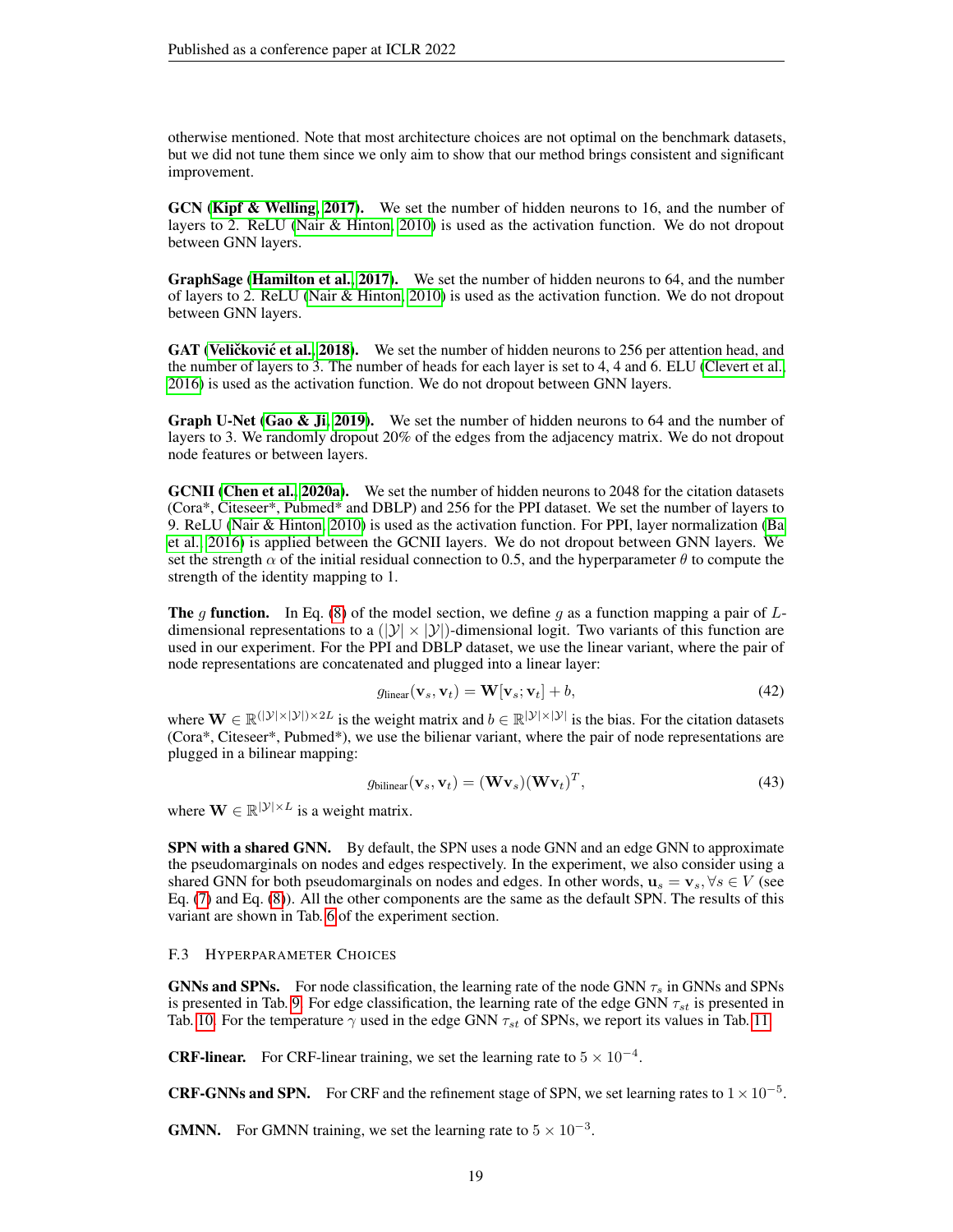<span id="page-19-1"></span>

| Algorithm    | PPI                | $_{\rm Cora*}$     | Citeseer*          | Pubmed*            | DRL P              |
|--------------|--------------------|--------------------|--------------------|--------------------|--------------------|
| GCN          | $5 \times 10^{-3}$ | $5 \times 10^{-3}$ | $1 \times 10^{-2}$ | $1 \times 10^{-2}$ | $1 \times 10^{-2}$ |
| GraphSage    | $5 \times 10^{-3}$ | $5 \times 10^{-3}$ | $5 \times 10^{-3}$ | $5 \times 10^{-3}$ | $5 \times 10^{-3}$ |
| GAT          | $5 \times 10^{-3}$ | $1 \times 10^{-2}$ | $1 \times 10^{-3}$ | $1 \times 10^{-3}$ | $1 \times 10^{-3}$ |
| Graph U-Net  | $5 \times 10^{-3}$ | $1 \times 10^{-2}$ | $1 \times 10^{-2}$ | $1 \times 10^{-2}$ | -                  |
| <b>GCNII</b> | $5 \times 10^{-3}$ | $1 \times 10^{-2}$ | $1 \times 10^{-2}$ | $1 \times 10^{-2}$ | $1 \times 10^{-3}$ |

Table 9: Learning rate of the node GNN  $\tau_s$ .

Table 10: Learning rate of the edge GNN  $\tau_{st}$ .

<span id="page-19-2"></span>

| Algorithm    | PPI                | $_{\rm Cora*}$     | Citeseer*          | Pubmed*                       | DRL P                    |
|--------------|--------------------|--------------------|--------------------|-------------------------------|--------------------------|
| <b>GCN</b>   | $1 \times 10^{-3}$ | $1 \times 10^{-2}$ | $5 \times 10^{-2}$ | $1 \times \overline{10^{-2}}$ | $5 \times 10^{-3}$       |
| GraphSage    | $1 \times 10^{-3}$ | $1 \times 10^{-3}$ | $1 \times 10^{-3}$ | $1 \times 10^{-3}$            | $1 \times 10^{-3}$       |
| GAT          | $1 \times 10^{-3}$ | $1 \times 10^{-3}$ | $5 \times 10^{-4}$ | $5 \times 10^{-4}$            | $5 \times 10^{-4}$       |
| Graph U-Net  | $1 \times 10^{-3}$ | $1 \times 10^{-2}$ | $1 \times 10^{-2}$ | $1 \times 10^{-2}$            | $\overline{\phantom{a}}$ |
| <b>GCNII</b> | $1 \times 10^{-3}$ | $5 \times 10^{-3}$ | $1 \times 10^{-3}$ | $1 \times 10^{-3}$            | $1 \times 10^{-4}$       |

Table 11: Temperature  $\gamma$  of the edge GNN  $\tau_{st}$ .

<span id="page-19-3"></span>

| Algorithm    | PPI | Cora* | Citeseer* | Pubmed* | <b>DBLP</b> |
|--------------|-----|-------|-----------|---------|-------------|
| GCN          | 10  | 0.2   |           |         |             |
| GraphSage    | 10  | 10    | 10        | 1 O     | 10          |
| <b>GAT</b>   | 10  | 0.2   | 10        | 0.2     |             |
| Graph U-Net  | 10  | 0.5   |           | 0.2     | ۰           |
| <b>GCNII</b> | 10  | 0.5   | J.5       |         |             |

## F.4 COMPUTATIONAL RESOURCES

We run the experiment by using NVIDIA Tesla V100 GPUs with 16GB memory.

# G ADDITIONAL RESULTS

In this section, we present some additional experimental results.

#### <span id="page-19-0"></span>G.1 ADDITIONAL ANALYSIS OF GNN ARCHITECTURES

In this analysis, we study the effect of node/edge GNN architectures on SPNs. We fix one of the GNNs and change the capacity of the other (Fig. [4\)](#page-19-4), then evaluate SPN-GAT on PPI-1-0, a subset of PPI-1 that only contains its first label. The results show that our model benefit from capacity gain in both node and edge GNNs, highlighting their effective synergy. This also explains the underperformance of SPN-GCN in Tab. [1,](#page-7-1) where the edge GCN backbone with only two layers and 16 hidden neurons is incapable of modeling the edge label dependencies and thus drags the performance behind. We also find that the node and edge GNNs need not share the same backbone, and in many cases SPNs with different node and edge GNNs perform superior to those with same backbone (Fig. [4\)](#page-19-4). The expressiveness of edge GNNs is crucial to the performance of SPN. Though we did not optimize the design of our edge GNNs, they have shown to be helpful in boosting the performance once plugged into our approach.

<span id="page-19-4"></span>

Figure 4: Left: effect of #heads in SPN-GAT. Right: effect of backbones in SPN.